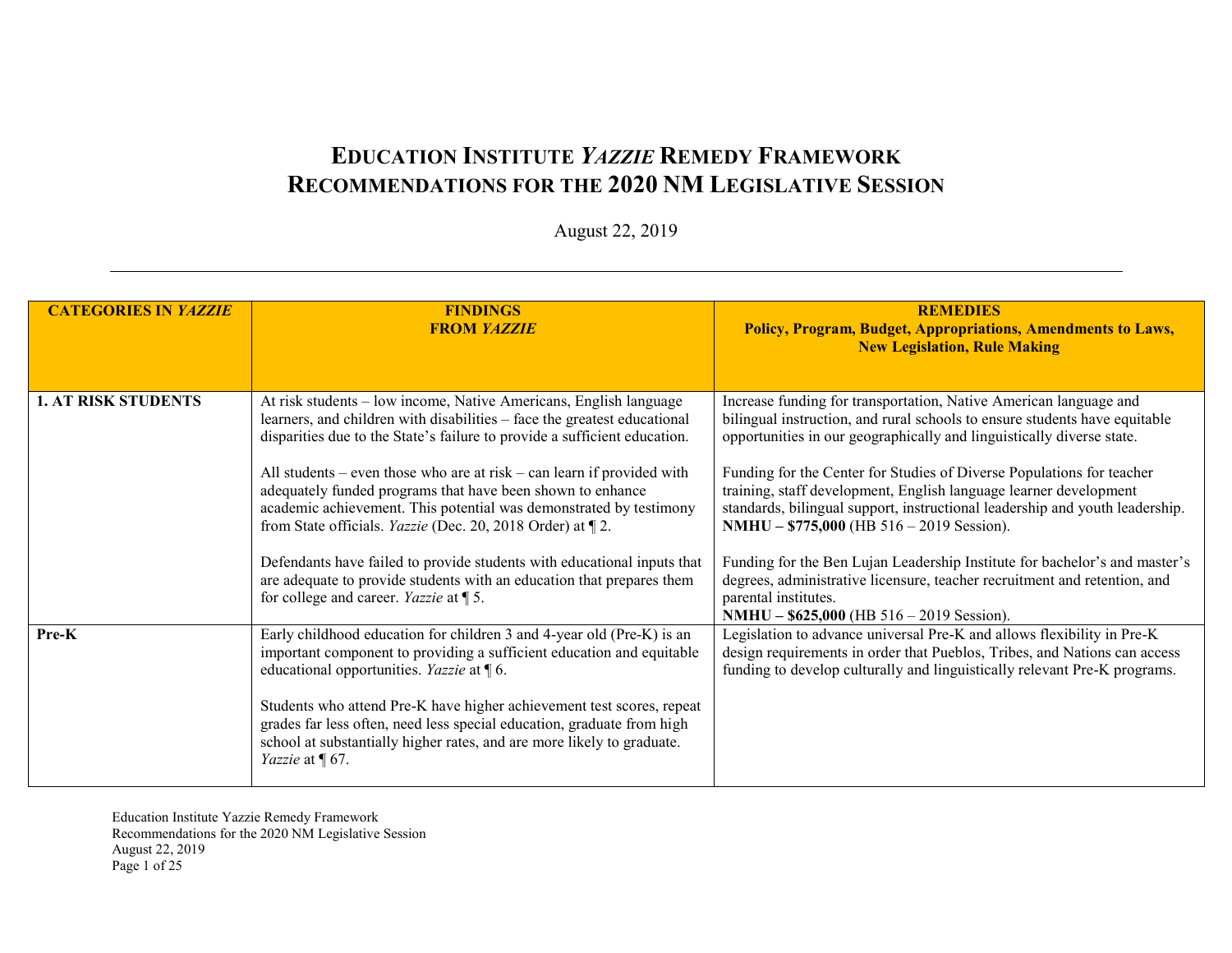|                                                | According to administrators in the twenty-three Indian Education<br>districts, the following resources, programs and services are necessary<br>to meet both the academic and unique cultural needs of Native<br>Americans enrolled in New Mexico public schools: b. A culturally-<br>relevant curriculum from Pre-K to grade 12, which requires a blend of<br>contemporary standards within a curriculum that focuses on language,     |                                                                                                                                                                                                                                                                                                                                               |
|------------------------------------------------|----------------------------------------------------------------------------------------------------------------------------------------------------------------------------------------------------------------------------------------------------------------------------------------------------------------------------------------------------------------------------------------------------------------------------------------|-----------------------------------------------------------------------------------------------------------------------------------------------------------------------------------------------------------------------------------------------------------------------------------------------------------------------------------------------|
|                                                | culture, cultural protocols, and orientation. Yazzie at 1522.                                                                                                                                                                                                                                                                                                                                                                          |                                                                                                                                                                                                                                                                                                                                               |
| <b>Extended Learning Time</b><br><b>K-Plus</b> | Various programs have been shown to provide the support that at-risk<br>students need to learn. These include quality full-day pre-K, which<br>addresses the issue of at-risk students starting school behind other<br>children. <i>Yazzie</i> at $\P$ 4.                                                                                                                                                                              | Funding for infrastructure development by tribal libraries to establish tribal-<br>based after school and summer school programs to ensure Native Students<br>have access to extended learning time and support, including K-12, credit<br>recovery, and internship programs.<br>Tribal Libraries $-$ \$38 million (HB $670 - 2019$ Session). |
|                                                | Superintendent Space testified that Grants-Cibola offers after school<br>activities, including tutoring, to all students, but the programs are only<br>accessible to students with personal transportation. Often the district's<br>Native American children who live on the reservation lack access to<br>these programs because they have to find personal transportation.<br>Space, 6/29/17 at 158:14-22. Yazzie at [198.           | Amendment to current statute to authorize and mandate funding to LEAs to<br>be contacted with tribal education departments for tribal-based after school<br>and summer school programs to ensure Native Students have access to<br>extended learning time and support, including K-12, credit recovery, and<br>internship programs.           |
|                                                |                                                                                                                                                                                                                                                                                                                                                                                                                                        | Provide adequate and sufficient funding to LEAs for permanent programs<br>such as afterschool and extended summer learning, with sufficient and<br>consistent staff who are provided development and training to deliver the<br>best services that builds trust for Native American parents to enroll their<br>children.                      |
| <b>Reading/Literacy</b>                        | Literacy programs and practices that are based on valid research are<br>essential to ensure that low-income students learn how to read at grade<br>level. <i>Yazzie</i> at $\P$ 236.                                                                                                                                                                                                                                                   | Allocate the funding necessary to meet need for reading specialists and<br>instructional coaches in each school district.                                                                                                                                                                                                                     |
|                                                | PED testified that it needs to be doing more to improve New Mexico's<br>reading proficiency rates. More funding to support and expand PreK,<br>K-3 Plus, and Reads to Lead is necessary to increase reading<br>proficiency overall in New Mexico. Yazzie at ¶ 265.                                                                                                                                                                     | Make funding part of State Equalization Guarantee Formula (SEG) or<br>above line funding.                                                                                                                                                                                                                                                     |
| <b>Class size</b>                              | The State of New Mexico sets by statute the appropriate class size and<br>class load for all grades and content areas. NMSA § 22-10A-20. PED<br>has no programs or initiatives focused on reducing class size even<br>though New Mexico has class size requirements by statute. Research<br>shows that smaller class sizes are associated with higher achievement,<br>higher earnings, higher high school graduation rates, and higher | Increase number of teachers in the system to ensure small class sizes.                                                                                                                                                                                                                                                                        |

Education Institute Yazzie Remedy Framework Recommendations for the 2020 NM Legislative Session August 22, 2019 Page 2 of 25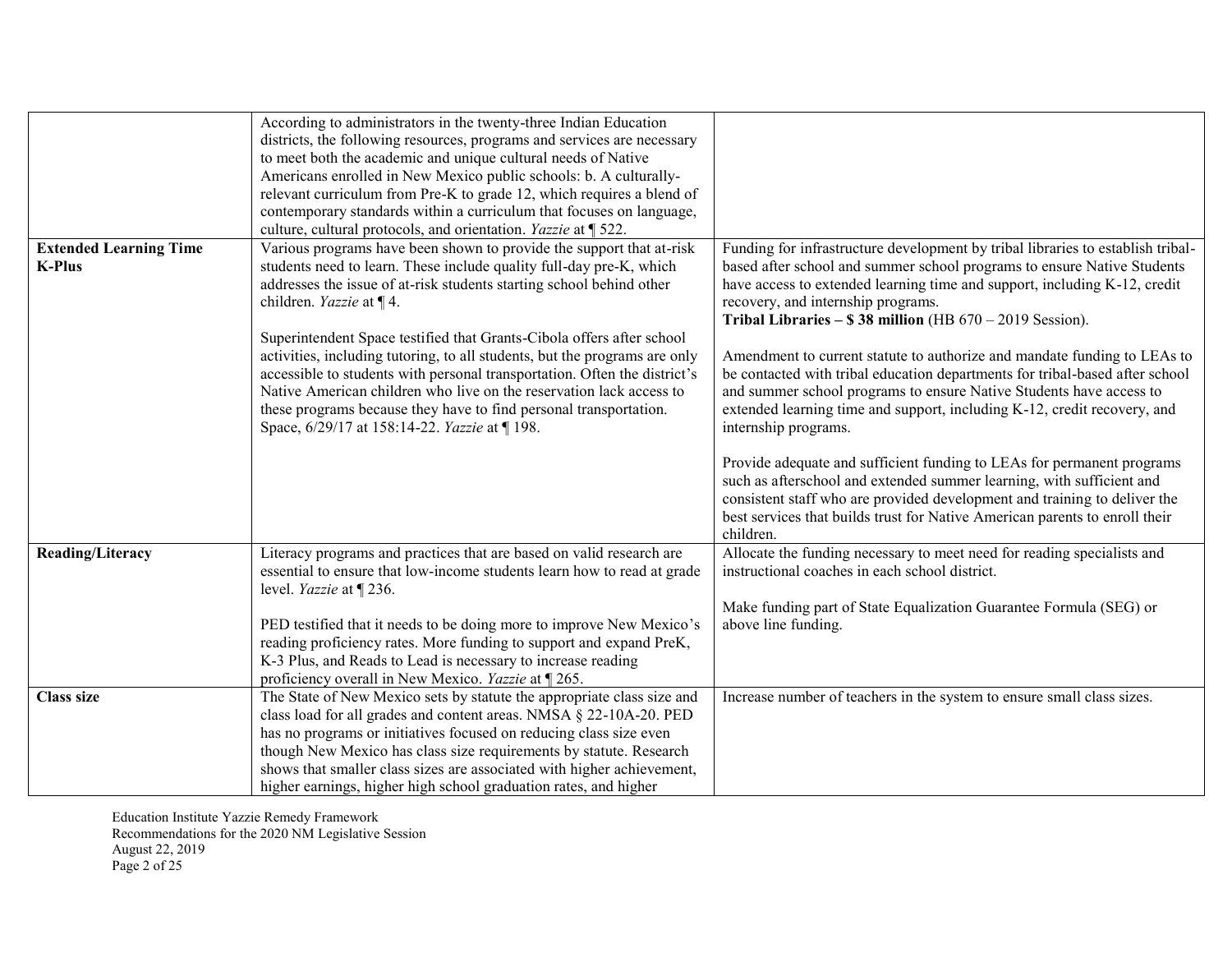|                                       | college completion rates. Students who are struggling academically or       |                                                                          |
|---------------------------------------|-----------------------------------------------------------------------------|--------------------------------------------------------------------------|
|                                       | socially benefit from smaller class sizes because they get more             |                                                                          |
|                                       | differentiated instruction from their teachers. <i>Yazzie</i> at ¶ 213-216. |                                                                          |
|                                       |                                                                             |                                                                          |
|                                       | PED has no program or initiatives focused on reducing class size even       |                                                                          |
|                                       | though New Mexico has class size requirements by statute. Yazzie at ¶       |                                                                          |
|                                       | 214.                                                                        |                                                                          |
| <b>College &amp; Career Readiness</b> | "Defendants have failed to provide at-risk students with programs and       | Legislative initiatives and appropriations to fund an innovative College |
| Curriculum                            | services necessary to make them college or career ready." Yazzie at ¶       | Readiness program designed for Native American students.                 |
|                                       |                                                                             |                                                                          |
|                                       | 3187.                                                                       | College Horizons - \$ TBD.                                               |
|                                       |                                                                             |                                                                          |
|                                       | The goal of the Public Education Department is to make students             | Legislative initiatives and appropriations to fund an innovative Career  |
|                                       | college and career ready. Students need to be able to leave their public    | Readiness programs designed for Native American students.                |
|                                       | school education ready for either post secondary education or the           | The Leadership Institute - \$ TBD.                                       |
|                                       | training to pursue a career. Students need to leave public schools          |                                                                          |
|                                       | college and career ready. Yazzie at ¶ 644-647.                              |                                                                          |
|                                       |                                                                             |                                                                          |
|                                       | Native American students enrolled in public schools are not receiving       |                                                                          |
|                                       | adequate academic engagement, rigor, and the necessary for them to          |                                                                          |
|                                       | experience the same levels of success as non-Native American                |                                                                          |
|                                       | students; and the public school curriculum and staffing do not reflect      |                                                                          |
|                                       | Native American student culture and identity. As a result, Native           |                                                                          |
|                                       | American students who graduate from a public high school in New             |                                                                          |
|                                       | Mexico and enter a post-secondary institution are in great need of          |                                                                          |
|                                       | remediation courses and linguistic support; and, similarly, Native          |                                                                          |
|                                       | American students who enter the workforce often lack writing, public        |                                                                          |
|                                       | speaking and computation skills. Yazzie at [667.                            |                                                                          |
| <b>Social Services (counselors,</b>   | Defendants have failed to provide sufficient resources for counselors,      | Provide comprehensive social services: Provide access to nurses,         |
| social workers, and non-              | social workers, and other non-instructional staff that all students,        | counselors, and social workers in all schools, ensuring culturally and   |
| instructional staff)                  | especially at-risk students need to succeed. Yazzie at [266.                | linguistically responsive services.                                      |
|                                       |                                                                             |                                                                          |
|                                       | Student counseling, mentoring, and monitoring programs have been            | Funding to the Community Behavioral Health Division of the College of    |
|                                       | shown to reduce high school dropout rates and increase graduation           | Medicine for Native American suicide prevention; clinical and community- |
|                                       | rates to produce fiscal benefits that greatly exceed program costs.         | based prevention, intervention and research and technical assistance to  |
|                                       | Yazzie at ¶ 270.                                                            | public schools and tribal communities.                                   |
|                                       |                                                                             | UNM $-$ \$450,000 (HB 516 $-$ 2019 Session).                             |
|                                       |                                                                             |                                                                          |
|                                       | Access to counseling and social workers in schools helps low-income         |                                                                          |
|                                       | children be successful. Having social workers and counselors in             |                                                                          |

Education Institute Yazzie Remedy Framework Recommendations for the 2020 NM Legislative Session August 22, 2019 Page 3 of 25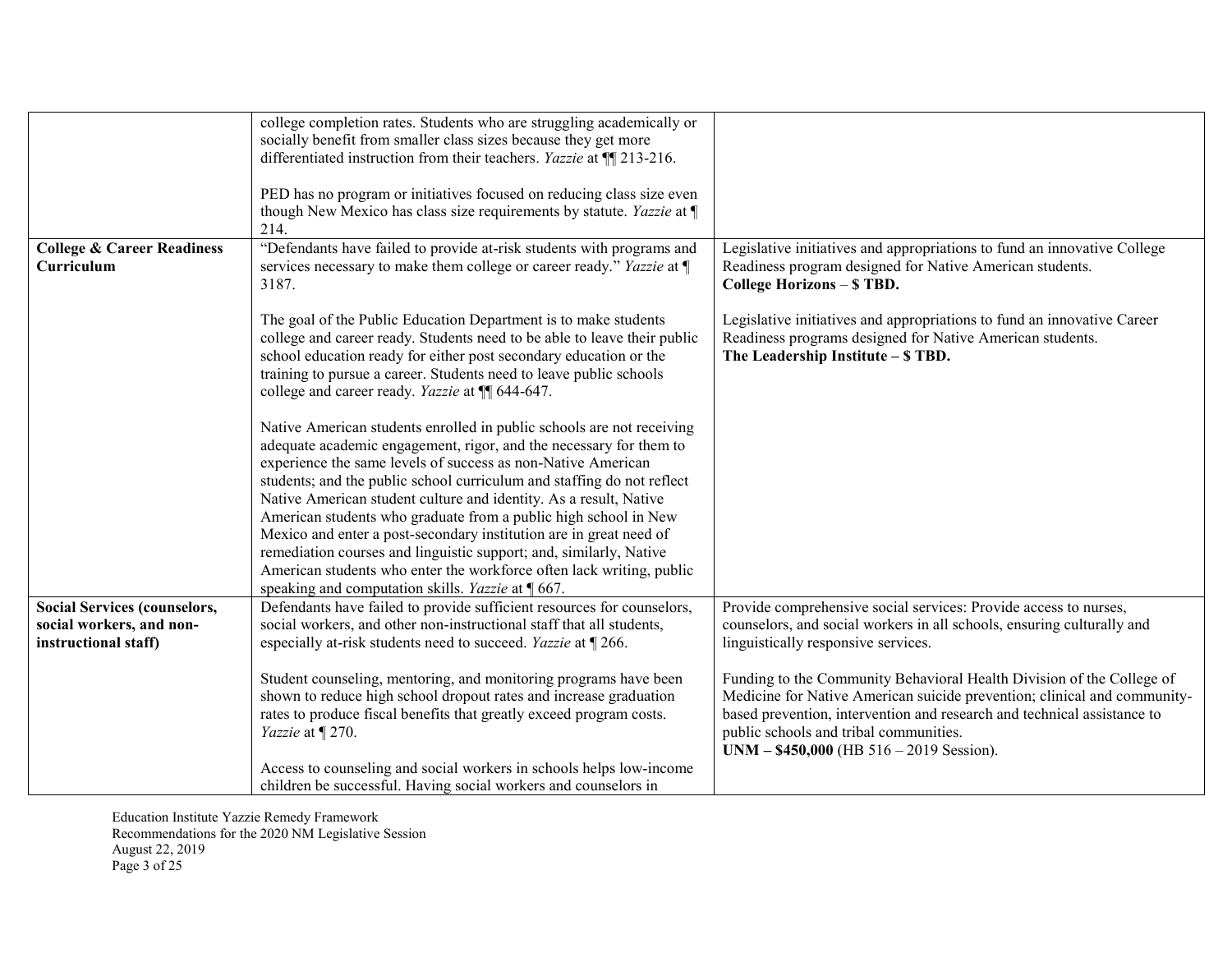|                                                                                      | schools is necessary to address any out-of-school issues that Native<br>American children may face. Yazzie at [271.                                                                                                                                                                                                                                                                                                                                                                                                                                                                                                                        | Funding to the Center for Native Health in the College of Medicine to<br>provide services, including student recruitment and retention; academic<br>advisement; community health assessments; school and health alignment<br>and technical assistance.<br>$UNM - $552,000$ (HB $516 - 2019$ Session).<br>Funding to the School of Social Work for Native American social workers<br>institutes.<br>NMHU - \$250,000 (HB 516 - 2019 Session).<br>Funding for Lifeways-Operation Graduation program model to address<br>chronic truancy, high dropout rates, and educational neglect.<br>$-$ \$ TBD.<br>Provide funding for Regional Education Cooperatives (RECs) to contract<br>with local/tribal experts to provide culturally and linguistically appropriate<br>teacher training, health, behavioral and mental health, and social services to |
|--------------------------------------------------------------------------------------|--------------------------------------------------------------------------------------------------------------------------------------------------------------------------------------------------------------------------------------------------------------------------------------------------------------------------------------------------------------------------------------------------------------------------------------------------------------------------------------------------------------------------------------------------------------------------------------------------------------------------------------------|--------------------------------------------------------------------------------------------------------------------------------------------------------------------------------------------------------------------------------------------------------------------------------------------------------------------------------------------------------------------------------------------------------------------------------------------------------------------------------------------------------------------------------------------------------------------------------------------------------------------------------------------------------------------------------------------------------------------------------------------------------------------------------------------------------------------------------------------------|
|                                                                                      |                                                                                                                                                                                                                                                                                                                                                                                                                                                                                                                                                                                                                                            | Native Americans students and Native students with special needs. (HB<br>111-2019 Session).<br>$-$ \$ TBD.                                                                                                                                                                                                                                                                                                                                                                                                                                                                                                                                                                                                                                                                                                                                       |
| <b>2. STUDENTS WITH</b><br><b>SPECIAL NEEDS - Native</b><br><b>American Students</b> | See below (Native American Students with Disabilities).                                                                                                                                                                                                                                                                                                                                                                                                                                                                                                                                                                                    | See below (Native American Students with Disabilities)                                                                                                                                                                                                                                                                                                                                                                                                                                                                                                                                                                                                                                                                                                                                                                                           |
| 3. ELL - Native American<br><b>English Learners (NAEL)</b>                           | It is important for Native American English learners (NAEL) to have<br>Native American teachers because they have the ability to relate to and<br>interact with NAEL students effectively, do serve as English proficient<br>models to students, and are likely to remain employed at the school.<br>Yazzie at ¶ 323.<br>NAEL students require ample opportunities to interact with the English<br>language in order to develop full competency, both, socially and<br>academically; as well as the integration of indigenous perspectives,<br>cultural values, and recognition of the tribal languages as a resource.<br>Yazzie at ¶ 324. | Enact and Fund the following NM House bills (2019 Session):<br>• HB 111 - Cultural and Linguistic Education Support (Native American<br>Language/Cultural Linguistic)<br>• HB 120 – Bilingual Teacher Preparation Act                                                                                                                                                                                                                                                                                                                                                                                                                                                                                                                                                                                                                            |

Education Institute Yazzie Remedy Framework Recommendations for the 2020 NM Legislative Session August 22, 2019 Page 4 of 25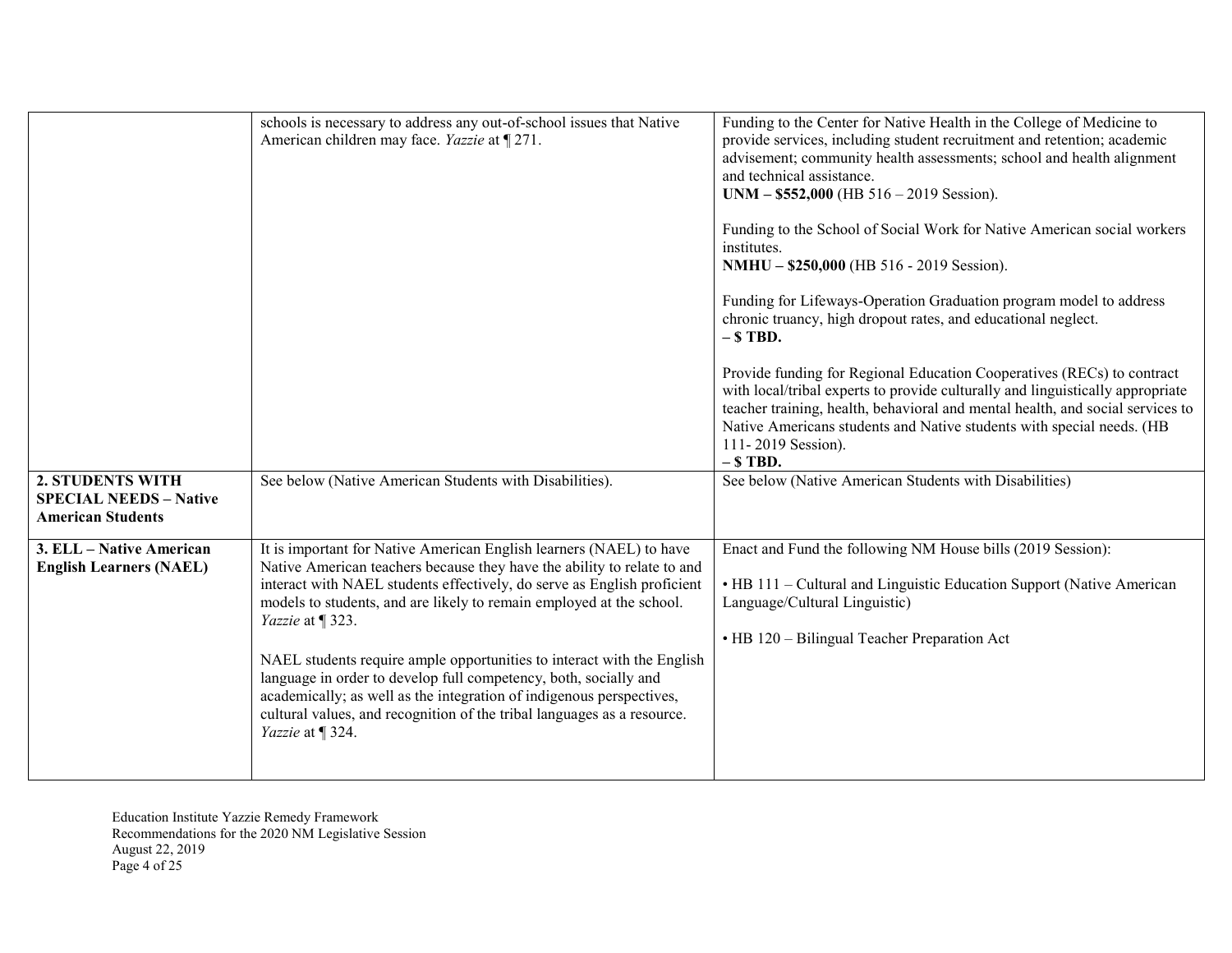|                                              | Given certain geographical challenges, including rural isolation<br>factors, NAEL students in New Mexico may not have ample<br>opportunities to interact with different kinds of English because their<br>school locations often lack access to technology and instructional<br>materials. Yazzie at ¶ 325.<br>Defendants have a duty to ensure that English learners, including<br>Native American English learners, are provided an adequate English<br>language instructional program. 42. U.S.C.A. § 2000d. Yazzie at ¶<br>3046. |                                                                                                                                                                                                                                                                                                                                                                                                                                                                                                                                                    |
|----------------------------------------------|--------------------------------------------------------------------------------------------------------------------------------------------------------------------------------------------------------------------------------------------------------------------------------------------------------------------------------------------------------------------------------------------------------------------------------------------------------------------------------------------------------------------------------------|----------------------------------------------------------------------------------------------------------------------------------------------------------------------------------------------------------------------------------------------------------------------------------------------------------------------------------------------------------------------------------------------------------------------------------------------------------------------------------------------------------------------------------------------------|
| <b>4. INDIAN EDUCATION ACT</b><br>(IEA)      | The State has a duty to provide for the study, development, and<br>implementation of educational systems that affect the educational<br>success of Native American students. NMSA 1978, § 22-23A-2. Yazzie<br>at 1 3021.                                                                                                                                                                                                                                                                                                             | The NM Legislature shall review the state funding formula to take into<br>account the identified needs of Native American students, teachers, and<br>schools to assure that the needs of Native American students are adequately<br>addressed.                                                                                                                                                                                                                                                                                                     |
|                                              | Pursuant to Article XII, section 1 of the New Mexico Constitution,<br>Native American students enrolled in New Mexico public schools have<br>a right to a constitutionally sufficient education. Yazzie at ¶ 3063.                                                                                                                                                                                                                                                                                                                   | Enact legislation amending the state funding formula to guarantee that<br>funds generated by each Native American student are provided to that<br>student's school district.                                                                                                                                                                                                                                                                                                                                                                       |
|                                              | The NM Indian Education Act (IEA) sets forth the legislative<br>determination of what constitutes a constitutionally adequate education<br>for Native American children. Yazzie at ¶ 3065.                                                                                                                                                                                                                                                                                                                                           |                                                                                                                                                                                                                                                                                                                                                                                                                                                                                                                                                    |
|                                              | Defendants have a constitutional duty to ensure that the IEA is fully<br>complied with and enforced and that its purposes are fully effectuated.<br>Yazzie at ¶ 3066.                                                                                                                                                                                                                                                                                                                                                                |                                                                                                                                                                                                                                                                                                                                                                                                                                                                                                                                                    |
| <b>NM Indian Education Act</b><br>Compliance | A) Issue: Define what should be addressed in the needs assessment and<br>establish a concrete timeframe to develop and complete the needs<br>assessment.                                                                                                                                                                                                                                                                                                                                                                             | PED should: (a) ensure that funds for the needs assessment do not come out<br>of the funds from the Indian Education Act, but from additional funding<br>that does not conflict with the allocated funds for the Act; (b) develop a<br>scope of work for the assessment – outlining the tasks that need to be<br>achieved. Having a SOW in place could help when there's a change of<br>leadership at tribal, state, federal level; (c) mandate that the districts need to                                                                         |
|                                              | Defendants have a duty to ensure that the twenty-three Indian<br>Education districts have sufficient resources, including funding, to<br>fully implement the New Mexico Indian Education Act. Yazzie at ¶<br>3069.                                                                                                                                                                                                                                                                                                                   | complete the needs assessment AND that they work with Tribes (and<br>respective education departments, parents, youth) to assess the needs – it's<br>a collaborative process, not just consultation; (d) establish an MOU or<br>MOA between Tribes and school districts on shared responsibilities and<br>what the tribes are willing to support and how resources are allocated; (e)<br>develop a rule to create a timeframe to develop the Needs Assessment, in<br>collaboration with Tribes; (f) utilize the 20 parts in the systemic framework |

Education Institute Yazzie Remedy Framework Recommendations for the 2020 NM Legislative Session August 22, 2019 Page 5 of 25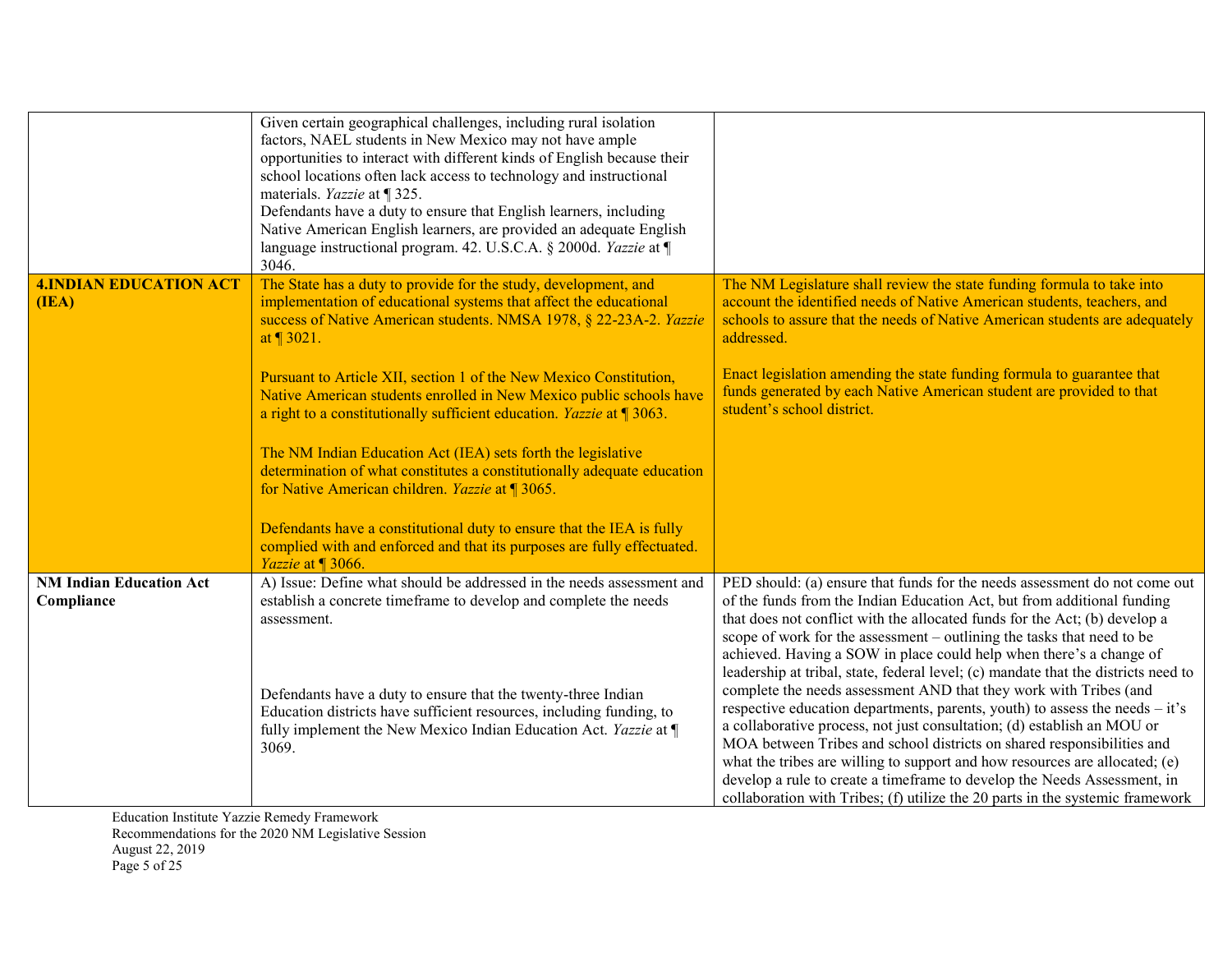|                                                                                                                                                                                                                                                                                                                                                                                                                                                                                                                                                                                                                              | as guiding questions for the needs assessment – this will help districts and<br>tribes answer what is available and what gaps need to be filled; $(g)$ once the<br>needs or gaps are identified, develop a process to structure what needs will<br>be prioritized in the first year or at a minimal baseline of what is<br>achievable; and (h) develop a rule on how the Needs Assessment will be<br>distributed once developed and how the Needs Assessment will be<br>evaluated                                                                                                                                                                                                                                                                                                                                                                                                                                                                                                                              |
|------------------------------------------------------------------------------------------------------------------------------------------------------------------------------------------------------------------------------------------------------------------------------------------------------------------------------------------------------------------------------------------------------------------------------------------------------------------------------------------------------------------------------------------------------------------------------------------------------------------------------|----------------------------------------------------------------------------------------------------------------------------------------------------------------------------------------------------------------------------------------------------------------------------------------------------------------------------------------------------------------------------------------------------------------------------------------------------------------------------------------------------------------------------------------------------------------------------------------------------------------------------------------------------------------------------------------------------------------------------------------------------------------------------------------------------------------------------------------------------------------------------------------------------------------------------------------------------------------------------------------------------------------|
| B) Issue: Tribes not getting the full budgets allocated through the<br>Indian Education Act.                                                                                                                                                                                                                                                                                                                                                                                                                                                                                                                                 | Recommendation: PED should ensure that if Tribes apply for the full \$25-<br>\$30,000 budgeted, that they receive the full amount (Ex. one tribe applied<br>for the funds and only receiving \$3,000. Questioned the State about where<br>the funds were going, and the funds would sit in the pot at the State and go<br>unexpended. The funds rollover at the State. This is also reimbursed funds<br>and issues with it coming in late. Tribes should apply based on need, not<br>based on the parameters that are being set by the State.                                                                                                                                                                                                                                                                                                                                                                                                                                                                  |
| C) Issue: How to hold districts accountable.<br>Defendants do not allocate sufficient funding to the twenty-three<br>Indian Education districts for the purpose of implementing the New<br>Mexico Indian Education Act. In 2003, the State allocated \$2.0 million<br>to the Indian Education Act fund, which was allocated to Districts<br>serving high concentrations of Native American students for the<br>purposes of achieving NMIEA compliance. P-1684-1685. In 2009 and<br>2010, the New Mexico Indian Education Act Fund decreased from<br>\$2.25 million to \$2 million and then \$1,824,600 respectively. P-2828, | Recommendations: (a) hold school districts accountable through metrics -<br>tribes define a baseline of what they want to see achieved in 1 or 2 years.<br>Example: Increasing the number of Native professionals by x-number in 2<br>years; hire Indian Education Director for 23 districts to serve under the<br>superintendent – incorporate this into the State Statue; and (b) some<br>districts are performing better than others; address the gaps of big urban<br>areas that may be performing better than other districts that are struggling<br>Recommendation: (a) ensure that PED has the resources, workforce and<br>expertise to implement the law and this includes ALL of PED, not just<br>Indian Education – both the Secretary of the department and all PED staff<br>are responsible for ensuring implementation of the law; (b) write a letter to<br>Secretary of Education requesting an evaluation to ensure the PED has<br>sufficient staff/resources to implement Indian Education Act |
| P-2829. Since 2011, the New Mexico Indian Education Act Fund has<br>remained relatively flat at \$1,824,600. P-2830-2836. According to the<br>Assistant Secretary of the Indian Education Division and to several<br>witnesses, PED allocates \$25 thousand, based on grant approval, to<br>each school district that serves a significant Native American student<br>enrollment, for purposes of implementing the New Mexico Indian                                                                                                                                                                                         | Recommendation: Pueblo governors should utilize the Indian Policies and<br>Procedures to: assert accountability to create and implement a Needs<br>Assessment and Systematic Framework and to evaluate the performance by<br>the school district.                                                                                                                                                                                                                                                                                                                                                                                                                                                                                                                                                                                                                                                                                                                                                              |

Education Institute Yazzie Remedy Framework Recommendations for the 2020 NM Legislative Session August 22, 2019 Page 6 of 25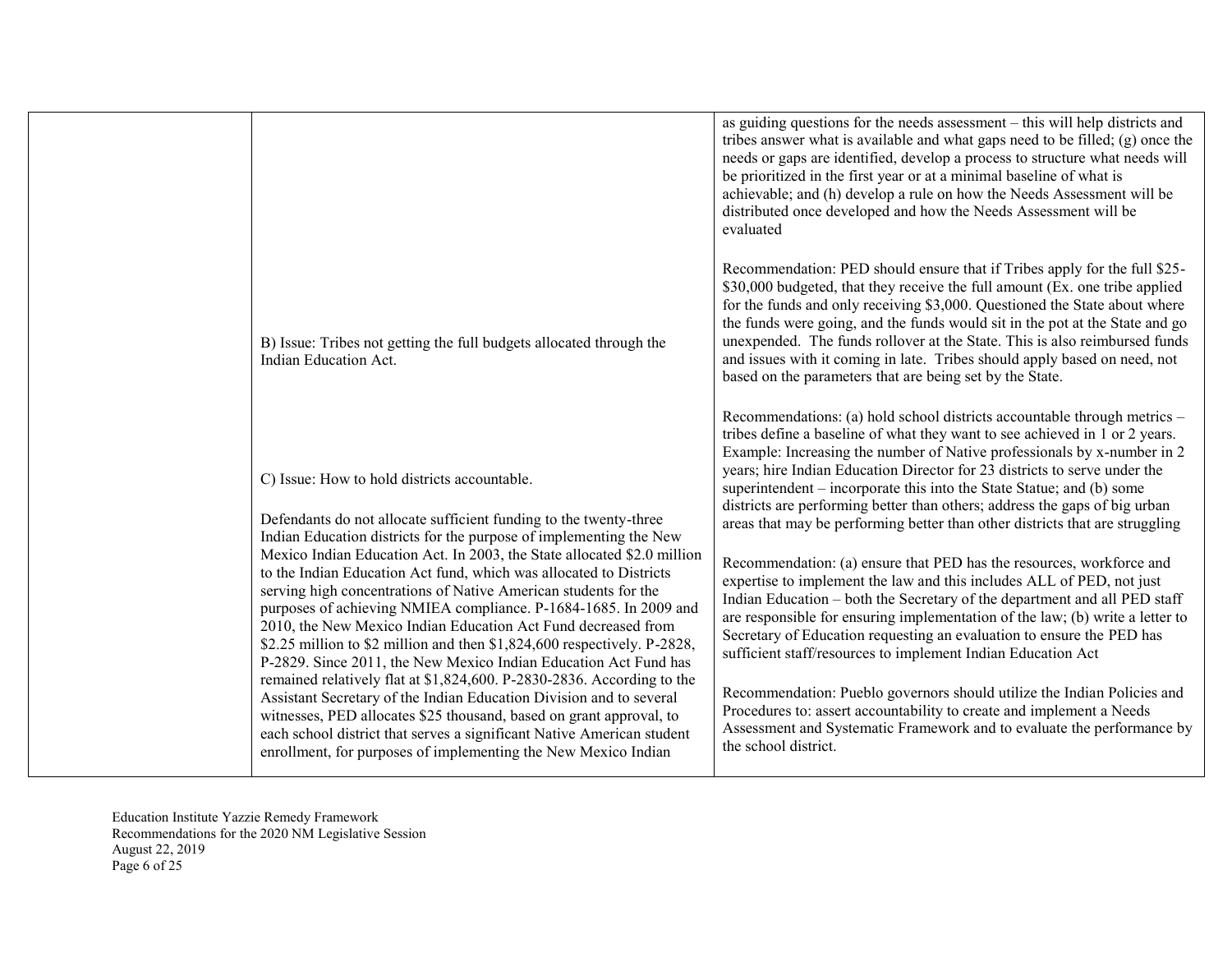|                                                                                                             | Education Act. This is an insufficient amount for purposes of fully<br>complying with the NMIEA. Yazzie at ¶ 622-626.                                                                                                                                                                       | Recommendation: School Districts should: (a) utilize this data to expand<br>programs and activities that work and are proven to provide results; (b) not                                                                                                                                                                |
|-------------------------------------------------------------------------------------------------------------|---------------------------------------------------------------------------------------------------------------------------------------------------------------------------------------------------------------------------------------------------------------------------------------------|-------------------------------------------------------------------------------------------------------------------------------------------------------------------------------------------------------------------------------------------------------------------------------------------------------------------------|
|                                                                                                             | D) Issue: PED has new responsibilities based on the amendments to<br>Indian Education Act.                                                                                                                                                                                                  | thwart or delay on its obligations; (c) request more data on language<br>retention at each grade level; (d) request more data on college counseling<br>efforts from 10th, 11th, and 12th grade                                                                                                                          |
|                                                                                                             | E) Issue: School Districts have plenty of data on Native American<br>students.                                                                                                                                                                                                              | Recommendation: Request PED should: work with APCG and Pueblo<br>Education Departments when drafting the rule; and (b) create rules for<br>entire Indian Education Act, not just the recent amendments.                                                                                                                 |
|                                                                                                             | F) Issue: PED will need to issue rulemaking to implement amendments<br>to Indian Education Act.                                                                                                                                                                                             |                                                                                                                                                                                                                                                                                                                         |
| <b>Culturally Relevant Education</b><br>-Ensure equitable and culturally<br>relevant learning environments, | Only 2 percent of all teachers in the state are Native American.<br>Culturally responsive pedagogy. It is important that teacher<br>recruitment effort seek "teachers who are from students' cultural                                                                                       | Funding for the American Indian Curriculum and Material Development<br>Center.<br>$UNM - $550,000$ (HB $516 - 2019$ Session).                                                                                                                                                                                           |
| educational opportunities and<br>instructional materials for Native<br>American students enrolled in        | communities, as well as teacher who demonstrate an ability to<br>relationships with students and learn from them their communities.<br><i>Yazzie</i> at ¶ 326, 461.                                                                                                                         | Funding for the Native American Students Program in the College of Arts<br>and Sciences to support indigenous leadership; indigenous studies<br>development; a master's program and high school curriculum development.                                                                                                 |
| public schools. IEA, 22-23A-<br>$2(A)$ .                                                                    | New Mexico has by law already recognized the value of multicultural<br>education. The Indian Education Act specifies offering "culturally                                                                                                                                                   | $UNM - $928,706$ (HB 516 - 2019 Session).                                                                                                                                                                                                                                                                               |
|                                                                                                             | relevant learning environments, educational opportunities and<br>culturally relevant instructional materials for Native American students<br>enrolled in public schools." Yazzie at ¶ 456.                                                                                                  | Provide funding for Regional Education Cooperatives (RECs) to contract<br>with local/tribal experts to provide culturally and linguistically appropriate<br>teacher training, health, behavioral and mental health, and social services to<br>Native Americans students and Native student with special needs. (HB 111- |
|                                                                                                             | While there are a few projects that have integrated Native American<br>knowledge into the curriculum, there is little evidence that Native<br>American knowledge is being integrated into the curriculum generally.<br>Yazzie at ¶464.                                                      | 2019 Session).<br>$-$ \$ TBD.                                                                                                                                                                                                                                                                                           |
|                                                                                                             | New Mexico has not made a concerted effort to recruit or retain<br>diverse teachers. Aside from two recent programs (Zuni Public Schools<br>and APS), research found no efforts in NM public school districts for<br>increasing the number of Native American teachers. Yazzie at $\P$ 474. |                                                                                                                                                                                                                                                                                                                         |
|                                                                                                             | Textbooks, [] continue to marginalize Native Americans and the<br>economic, political and historical contributions made by indigenous<br>people to New Mexico are absent or minimal resulting in students                                                                                   |                                                                                                                                                                                                                                                                                                                         |

Education Institute Yazzie Remedy Framework Recommendations for the 2020 NM Legislative Session August 22, 2019 Page 7 of 25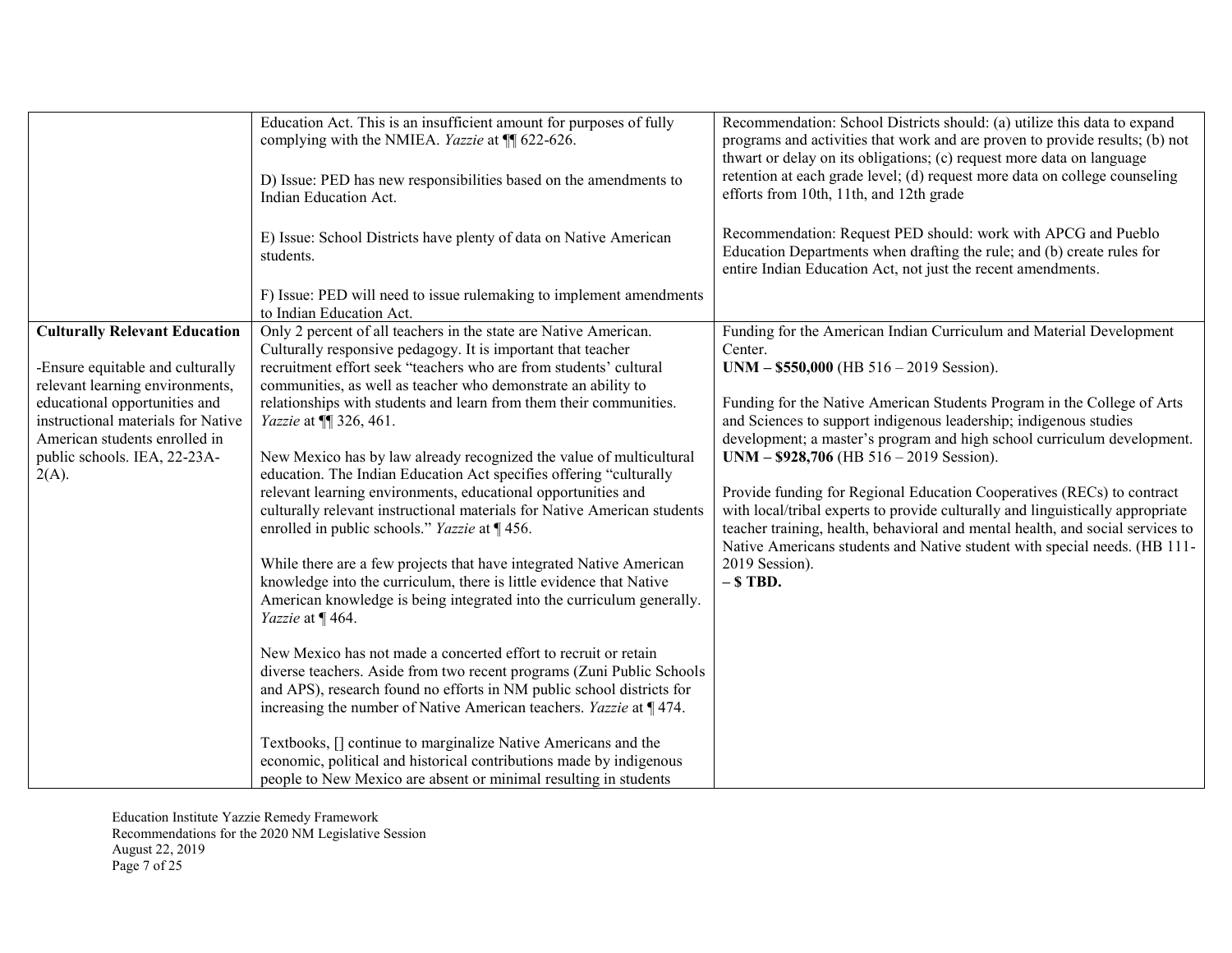| developing a limited perception about the role that Native Americans |                                                                                                                                                                                                                                                                                                                                                                                                                                                                                                                                                                                                                                                                                                                                                                                                                                                                                                                                                                                                                                                                                                                                                                                                                                                                                                                                                                                                                                                                                                                                                                                                                                                                                                     |
|----------------------------------------------------------------------|-----------------------------------------------------------------------------------------------------------------------------------------------------------------------------------------------------------------------------------------------------------------------------------------------------------------------------------------------------------------------------------------------------------------------------------------------------------------------------------------------------------------------------------------------------------------------------------------------------------------------------------------------------------------------------------------------------------------------------------------------------------------------------------------------------------------------------------------------------------------------------------------------------------------------------------------------------------------------------------------------------------------------------------------------------------------------------------------------------------------------------------------------------------------------------------------------------------------------------------------------------------------------------------------------------------------------------------------------------------------------------------------------------------------------------------------------------------------------------------------------------------------------------------------------------------------------------------------------------------------------------------------------------------------------------------------------------|
|                                                                      |                                                                                                                                                                                                                                                                                                                                                                                                                                                                                                                                                                                                                                                                                                                                                                                                                                                                                                                                                                                                                                                                                                                                                                                                                                                                                                                                                                                                                                                                                                                                                                                                                                                                                                     |
|                                                                      |                                                                                                                                                                                                                                                                                                                                                                                                                                                                                                                                                                                                                                                                                                                                                                                                                                                                                                                                                                                                                                                                                                                                                                                                                                                                                                                                                                                                                                                                                                                                                                                                                                                                                                     |
| Schools must provide Native American students, including Native      |                                                                                                                                                                                                                                                                                                                                                                                                                                                                                                                                                                                                                                                                                                                                                                                                                                                                                                                                                                                                                                                                                                                                                                                                                                                                                                                                                                                                                                                                                                                                                                                                                                                                                                     |
| American English learners, the same quality of education that is     |                                                                                                                                                                                                                                                                                                                                                                                                                                                                                                                                                                                                                                                                                                                                                                                                                                                                                                                                                                                                                                                                                                                                                                                                                                                                                                                                                                                                                                                                                                                                                                                                                                                                                                     |
| provided to non-Native American students by incorporating into the   |                                                                                                                                                                                                                                                                                                                                                                                                                                                                                                                                                                                                                                                                                                                                                                                                                                                                                                                                                                                                                                                                                                                                                                                                                                                                                                                                                                                                                                                                                                                                                                                                                                                                                                     |
|                                                                      |                                                                                                                                                                                                                                                                                                                                                                                                                                                                                                                                                                                                                                                                                                                                                                                                                                                                                                                                                                                                                                                                                                                                                                                                                                                                                                                                                                                                                                                                                                                                                                                                                                                                                                     |
|                                                                      |                                                                                                                                                                                                                                                                                                                                                                                                                                                                                                                                                                                                                                                                                                                                                                                                                                                                                                                                                                                                                                                                                                                                                                                                                                                                                                                                                                                                                                                                                                                                                                                                                                                                                                     |
|                                                                      |                                                                                                                                                                                                                                                                                                                                                                                                                                                                                                                                                                                                                                                                                                                                                                                                                                                                                                                                                                                                                                                                                                                                                                                                                                                                                                                                                                                                                                                                                                                                                                                                                                                                                                     |
|                                                                      |                                                                                                                                                                                                                                                                                                                                                                                                                                                                                                                                                                                                                                                                                                                                                                                                                                                                                                                                                                                                                                                                                                                                                                                                                                                                                                                                                                                                                                                                                                                                                                                                                                                                                                     |
|                                                                      |                                                                                                                                                                                                                                                                                                                                                                                                                                                                                                                                                                                                                                                                                                                                                                                                                                                                                                                                                                                                                                                                                                                                                                                                                                                                                                                                                                                                                                                                                                                                                                                                                                                                                                     |
|                                                                      |                                                                                                                                                                                                                                                                                                                                                                                                                                                                                                                                                                                                                                                                                                                                                                                                                                                                                                                                                                                                                                                                                                                                                                                                                                                                                                                                                                                                                                                                                                                                                                                                                                                                                                     |
|                                                                      |                                                                                                                                                                                                                                                                                                                                                                                                                                                                                                                                                                                                                                                                                                                                                                                                                                                                                                                                                                                                                                                                                                                                                                                                                                                                                                                                                                                                                                                                                                                                                                                                                                                                                                     |
|                                                                      |                                                                                                                                                                                                                                                                                                                                                                                                                                                                                                                                                                                                                                                                                                                                                                                                                                                                                                                                                                                                                                                                                                                                                                                                                                                                                                                                                                                                                                                                                                                                                                                                                                                                                                     |
|                                                                      |                                                                                                                                                                                                                                                                                                                                                                                                                                                                                                                                                                                                                                                                                                                                                                                                                                                                                                                                                                                                                                                                                                                                                                                                                                                                                                                                                                                                                                                                                                                                                                                                                                                                                                     |
|                                                                      |                                                                                                                                                                                                                                                                                                                                                                                                                                                                                                                                                                                                                                                                                                                                                                                                                                                                                                                                                                                                                                                                                                                                                                                                                                                                                                                                                                                                                                                                                                                                                                                                                                                                                                     |
|                                                                      |                                                                                                                                                                                                                                                                                                                                                                                                                                                                                                                                                                                                                                                                                                                                                                                                                                                                                                                                                                                                                                                                                                                                                                                                                                                                                                                                                                                                                                                                                                                                                                                                                                                                                                     |
|                                                                      |                                                                                                                                                                                                                                                                                                                                                                                                                                                                                                                                                                                                                                                                                                                                                                                                                                                                                                                                                                                                                                                                                                                                                                                                                                                                                                                                                                                                                                                                                                                                                                                                                                                                                                     |
|                                                                      |                                                                                                                                                                                                                                                                                                                                                                                                                                                                                                                                                                                                                                                                                                                                                                                                                                                                                                                                                                                                                                                                                                                                                                                                                                                                                                                                                                                                                                                                                                                                                                                                                                                                                                     |
|                                                                      |                                                                                                                                                                                                                                                                                                                                                                                                                                                                                                                                                                                                                                                                                                                                                                                                                                                                                                                                                                                                                                                                                                                                                                                                                                                                                                                                                                                                                                                                                                                                                                                                                                                                                                     |
|                                                                      |                                                                                                                                                                                                                                                                                                                                                                                                                                                                                                                                                                                                                                                                                                                                                                                                                                                                                                                                                                                                                                                                                                                                                                                                                                                                                                                                                                                                                                                                                                                                                                                                                                                                                                     |
|                                                                      |                                                                                                                                                                                                                                                                                                                                                                                                                                                                                                                                                                                                                                                                                                                                                                                                                                                                                                                                                                                                                                                                                                                                                                                                                                                                                                                                                                                                                                                                                                                                                                                                                                                                                                     |
|                                                                      |                                                                                                                                                                                                                                                                                                                                                                                                                                                                                                                                                                                                                                                                                                                                                                                                                                                                                                                                                                                                                                                                                                                                                                                                                                                                                                                                                                                                                                                                                                                                                                                                                                                                                                     |
|                                                                      |                                                                                                                                                                                                                                                                                                                                                                                                                                                                                                                                                                                                                                                                                                                                                                                                                                                                                                                                                                                                                                                                                                                                                                                                                                                                                                                                                                                                                                                                                                                                                                                                                                                                                                     |
|                                                                      |                                                                                                                                                                                                                                                                                                                                                                                                                                                                                                                                                                                                                                                                                                                                                                                                                                                                                                                                                                                                                                                                                                                                                                                                                                                                                                                                                                                                                                                                                                                                                                                                                                                                                                     |
|                                                                      |                                                                                                                                                                                                                                                                                                                                                                                                                                                                                                                                                                                                                                                                                                                                                                                                                                                                                                                                                                                                                                                                                                                                                                                                                                                                                                                                                                                                                                                                                                                                                                                                                                                                                                     |
|                                                                      |                                                                                                                                                                                                                                                                                                                                                                                                                                                                                                                                                                                                                                                                                                                                                                                                                                                                                                                                                                                                                                                                                                                                                                                                                                                                                                                                                                                                                                                                                                                                                                                                                                                                                                     |
|                                                                      |                                                                                                                                                                                                                                                                                                                                                                                                                                                                                                                                                                                                                                                                                                                                                                                                                                                                                                                                                                                                                                                                                                                                                                                                                                                                                                                                                                                                                                                                                                                                                                                                                                                                                                     |
|                                                                      |                                                                                                                                                                                                                                                                                                                                                                                                                                                                                                                                                                                                                                                                                                                                                                                                                                                                                                                                                                                                                                                                                                                                                                                                                                                                                                                                                                                                                                                                                                                                                                                                                                                                                                     |
|                                                                      |                                                                                                                                                                                                                                                                                                                                                                                                                                                                                                                                                                                                                                                                                                                                                                                                                                                                                                                                                                                                                                                                                                                                                                                                                                                                                                                                                                                                                                                                                                                                                                                                                                                                                                     |
|                                                                      |                                                                                                                                                                                                                                                                                                                                                                                                                                                                                                                                                                                                                                                                                                                                                                                                                                                                                                                                                                                                                                                                                                                                                                                                                                                                                                                                                                                                                                                                                                                                                                                                                                                                                                     |
| culturally responsive learning environments and educational          |                                                                                                                                                                                                                                                                                                                                                                                                                                                                                                                                                                                                                                                                                                                                                                                                                                                                                                                                                                                                                                                                                                                                                                                                                                                                                                                                                                                                                                                                                                                                                                                                                                                                                                     |
|                                                                      |                                                                                                                                                                                                                                                                                                                                                                                                                                                                                                                                                                                                                                                                                                                                                                                                                                                                                                                                                                                                                                                                                                                                                                                                                                                                                                                                                                                                                                                                                                                                                                                                                                                                                                     |
|                                                                      |                                                                                                                                                                                                                                                                                                                                                                                                                                                                                                                                                                                                                                                                                                                                                                                                                                                                                                                                                                                                                                                                                                                                                                                                                                                                                                                                                                                                                                                                                                                                                                                                                                                                                                     |
|                                                                      |                                                                                                                                                                                                                                                                                                                                                                                                                                                                                                                                                                                                                                                                                                                                                                                                                                                                                                                                                                                                                                                                                                                                                                                                                                                                                                                                                                                                                                                                                                                                                                                                                                                                                                     |
| Education Statistical Reports. Yazzie at ¶ 580-582.                  |                                                                                                                                                                                                                                                                                                                                                                                                                                                                                                                                                                                                                                                                                                                                                                                                                                                                                                                                                                                                                                                                                                                                                                                                                                                                                                                                                                                                                                                                                                                                                                                                                                                                                                     |
|                                                                      | play in State and Federal government. Yazzie at ¶ 463.<br>classroom culturally relevant curriculum that contains the historical<br>contributions made by indigenous people. Yazzie at ¶475.<br>Defendants admit that PED owes a duty to ensure that Native<br>American students are educated in culturally relevant learning<br>environments. Defendants admit that PED does not have a way to<br>evaluate whether Native American students are actually being educated<br>in culturally relevant learning environments. Yazzie at $\P$ 544.<br>Defendants admit that PED has not gathered data on which<br>instructional materials are being used by school districts to educate<br>Native American students. Defendants admit that PED does not know<br>what percentage of Native American students are provided culturally<br>relevant materials as part of their education. <i>Yazzie</i> at 1558.<br>Defendants have not fulfilled their duty to implement Section A of the<br>IEA, which requires that Native American students be provided with<br>equitable and culturally relevant learning environments and<br>educational opportunities. Yazzie at ¶ 569.<br>With regard to professional development on the subject of cultural<br>relevance, Assistant Secretary of the Indian Education Division,<br>Latifah Phillips, testified that PED leaves this to the districts. Yazzie at<br>$\P$ 579.<br>Defendants do not have a mechanism to assess whether equitable and<br>opportunities are being provided to Native American students. PED<br>does not appear to have a functioning method of evaluating such<br>programs and services. No such evaluations appear in the annual Tribal |

Education Institute Yazzie Remedy Framework Recommendations for the 2020 NM Legislative Session August 22, 2019 Page 8 of 25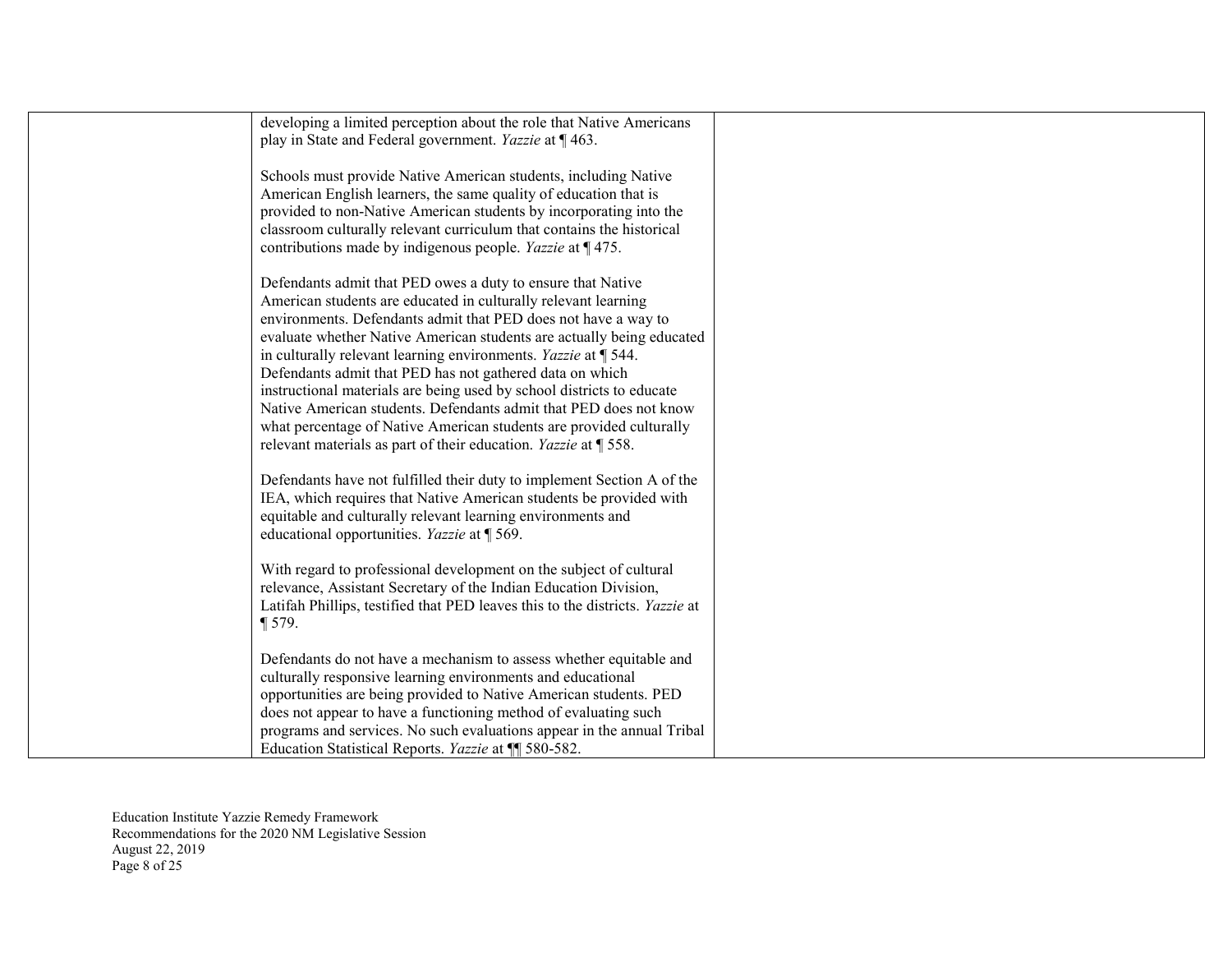|                                                                                             | PED has not developed a culturally relevant curriculum; instead, the<br>contemporary instructional materials and curriculum that are currently<br>in place fail to capture the life, history, and social-legal issues that<br>indigenous people have experienced in New Mexico. Thus Native<br>American students have not learned about their tribal histories in<br>school. Yazzie at [632.<br>Defendants have failed to provide sufficient resources, as required<br>under the State Constitution, to school districts that serve a significant<br>Native American student population, in order to meet their academic<br>and unique cultural and linguistic needs. Yazzie at $\P$ 3087.                                                                                                                                                                                                                                                                                   |                                                                                                                                                                                                                                                                                                                                                                                                                                                                                                                                                                                                                                                                                                                                                                                                                                                                                                                      |
|---------------------------------------------------------------------------------------------|------------------------------------------------------------------------------------------------------------------------------------------------------------------------------------------------------------------------------------------------------------------------------------------------------------------------------------------------------------------------------------------------------------------------------------------------------------------------------------------------------------------------------------------------------------------------------------------------------------------------------------------------------------------------------------------------------------------------------------------------------------------------------------------------------------------------------------------------------------------------------------------------------------------------------------------------------------------------------|----------------------------------------------------------------------------------------------------------------------------------------------------------------------------------------------------------------------------------------------------------------------------------------------------------------------------------------------------------------------------------------------------------------------------------------------------------------------------------------------------------------------------------------------------------------------------------------------------------------------------------------------------------------------------------------------------------------------------------------------------------------------------------------------------------------------------------------------------------------------------------------------------------------------|
| <b>Native Languages</b><br>-Ensure maintenance of Native<br>languages. IEA, $22-23A-2(B)$ . | Defendants admit that PED has a duty to ensure the maintenance of<br>Native American languages. Yazzie at ¶ 549.<br>Language is necessary for the continuation of the culture and traditions<br>of indigenous tribes; there is no substitute. Suina, 06/26/17-PM, at<br>71:14-72:18. Yazzie at ¶484.<br>According to administrators in the twenty-three Indian Education<br>districts, the following resources, programs and services are necessary<br>to meet both the academic and unique cultural needs of Native<br>Americans enrolled in New Mexico public schools: f. A tribal<br>language program, which is useful for both teaching students their<br>tribal language and for incorporating the English language. Lewis<br>06/30/17 at 142:12-143:1. Yazzie at [ 522.<br>New Mexico's system of education does not provide Native American<br>students the necessary programs and services that meet their unique<br>cultural and linguistic needs. Yazzie at ¶ 523. | Funding for American Indian language, research, and teacher training.<br>$UNM - $500,000$ (HB $516 - 2019$ Session).<br>Funding to support the bilingual education degree programs in in English<br>and Navajo and English and Spanish.<br>$UNM - $545,000$ (HB $516 - 2019$ Session).<br>Funding for professional development for language teachers<br>language and special needs<br>\$4,000,000 (new legislation & appropriations request).<br>Funding for professional development of Language Coordinators and<br>Tribal Directors.<br>\$2,500,000 (new legislation $\&$ appropriations request).<br>Native Languages unit value, amend statutes, new legislation.<br>$-$ TBD.<br>Establish multigenerational learning centers for language and culture<br>throughout the year and in correspondence to tribal activities (planting,<br>harvesting, summer arts/sewing/pottery/jewelry, winter hunting, visiting |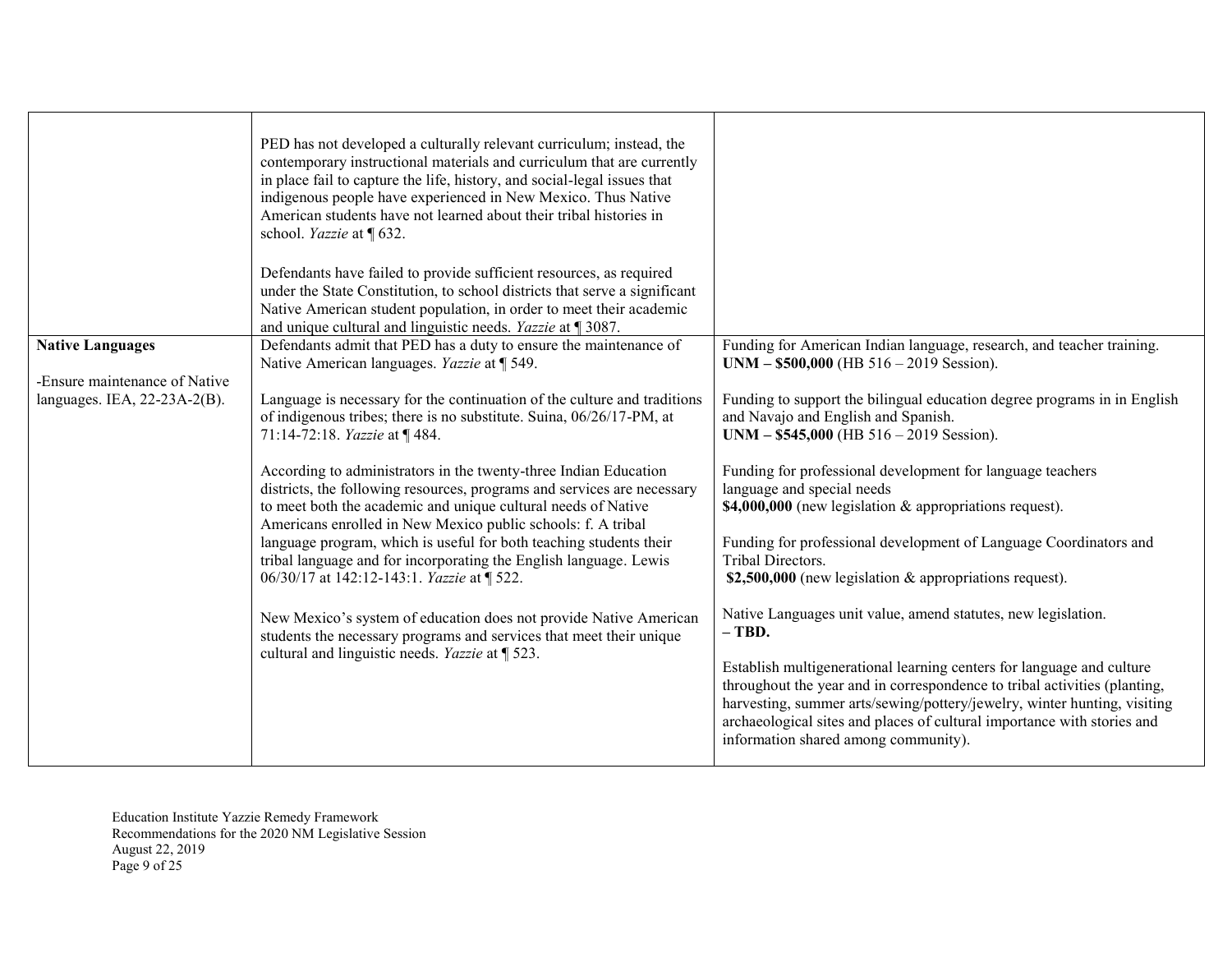|                                            |                                                                                                                      | Develop culturally appropriate measurement tools for evaluating Native<br>language programs guided by tribal core values and competency and not<br>Western ideals/status. |
|--------------------------------------------|----------------------------------------------------------------------------------------------------------------------|---------------------------------------------------------------------------------------------------------------------------------------------------------------------------|
|                                            |                                                                                                                      | Provide funding to support each tribe to develop a language plan for<br>cultural/linguistic expectations: \$5 million                                                     |
|                                            |                                                                                                                      | Provide funding for adult education (training and recruitment of Home<br>Language teachers): \$5 million                                                                  |
| <b>Systems for Educational</b>             | Defendants admit that PED has a duty to provide for the study,                                                       | Establish an American Indian Education Institute to improve American                                                                                                      |
| <b>Success</b>                             | development, and implementation of educational systems for Native                                                    | Indian education student recruitment and retention.                                                                                                                       |
|                                            | American students, which also includes a duty to study educational                                                   | $UNM - $500,000$ (HB $516 - 2019$ Session).                                                                                                                               |
| -Provide for the study,<br>development and | systems outside of New Mexico. Yazzie at ¶ 550.                                                                      | Funding to American Indian Student Services for: student recruitment and                                                                                                  |
| implementation of educational              | Defendants admit that PED has not developed any educational systems                                                  | retention; summer bridge programs; academic, cultural, and financial                                                                                                      |
| systems that positively affect             | that are specifically targeted at improving the success of Native                                                    | advisement.                                                                                                                                                               |
| educational success of Native              | American students. Yazzie at ¶ 560.                                                                                  | $UNM - $946,230$ (HB 516 - 2019 Session).                                                                                                                                 |
| American students. IEA, 22-                |                                                                                                                      |                                                                                                                                                                           |
| $23A-2(C)$ .                               | Defendants have not fulfilled their duty to provide substantive                                                      | Funding for American Indian Student Support Services, to provide student                                                                                                  |
|                                            | guidance regarding effective educational systems to the districts.                                                   | support, academic and financial advisement, and student retention and                                                                                                     |
|                                            | Yazzie at ¶ 592.                                                                                                     | internships.                                                                                                                                                              |
|                                            |                                                                                                                      | NMHU - \$250,000 (HB 516).                                                                                                                                                |
|                                            | Defendants are not studying or developing effective educational                                                      |                                                                                                                                                                           |
|                                            | systems for Native American students. Yazzie at ¶ 594.                                                               | Funding for the College of Education's American Indian programs.                                                                                                          |
|                                            |                                                                                                                      | $NMSU - $250,000$ (HB $516 - 2019$ Session).                                                                                                                              |
|                                            | Defendants do not staff the IED in a way that would enable it to study,                                              |                                                                                                                                                                           |
|                                            | develop, and provide guidance on effective systems of education for                                                  |                                                                                                                                                                           |
| <b>Governance Over Schools</b>             | Native American students. Yazzie at ¶ 598.<br>Witnesses from districts located on or near tribal lands, where Native | Funding for the American Indian education leadership education specialist                                                                                                 |
| <b>Located on Tribal Lands</b>             | American students' culture and language is most prevalent, testified                                                 | and administrative licensure programs to increase the number of American                                                                                                  |
|                                            | that an institutionalized, culturally-relevant program for Native                                                    | Indian school administrators.                                                                                                                                             |
| -Ensure PED partners with                  | American students, as required by the NM Indian Education Act, is                                                    | $UNM - $1,3000,000$ (HB $516 - 2019$ Session).                                                                                                                            |
| Tribes to increase tribal                  | nonexistent or piecemeal at best. Yazzie at $\sqrt{630}$ .                                                           |                                                                                                                                                                           |
| involvement and control over               |                                                                                                                      | Funding for the School of Architecture for indigenous planning and design,                                                                                                |
| schools and the education of               | Zuni Public School students are in need of native instructional and                                                  | including community planning, education planning, infrastructure design                                                                                                   |
| students located in tribal                 | noninstructional staff, including teachers, administrators,                                                          | and technical support to tribes.                                                                                                                                          |
| communities. IEA, 22-23A-                  | superintendents, principals, and educational assistants. Yazzie at $\sqrt{9}$ 634.                                   | $UNM - $725,000$ (HB $516 - 2019$ Session).                                                                                                                               |
| $2(D)$ .                                   |                                                                                                                      |                                                                                                                                                                           |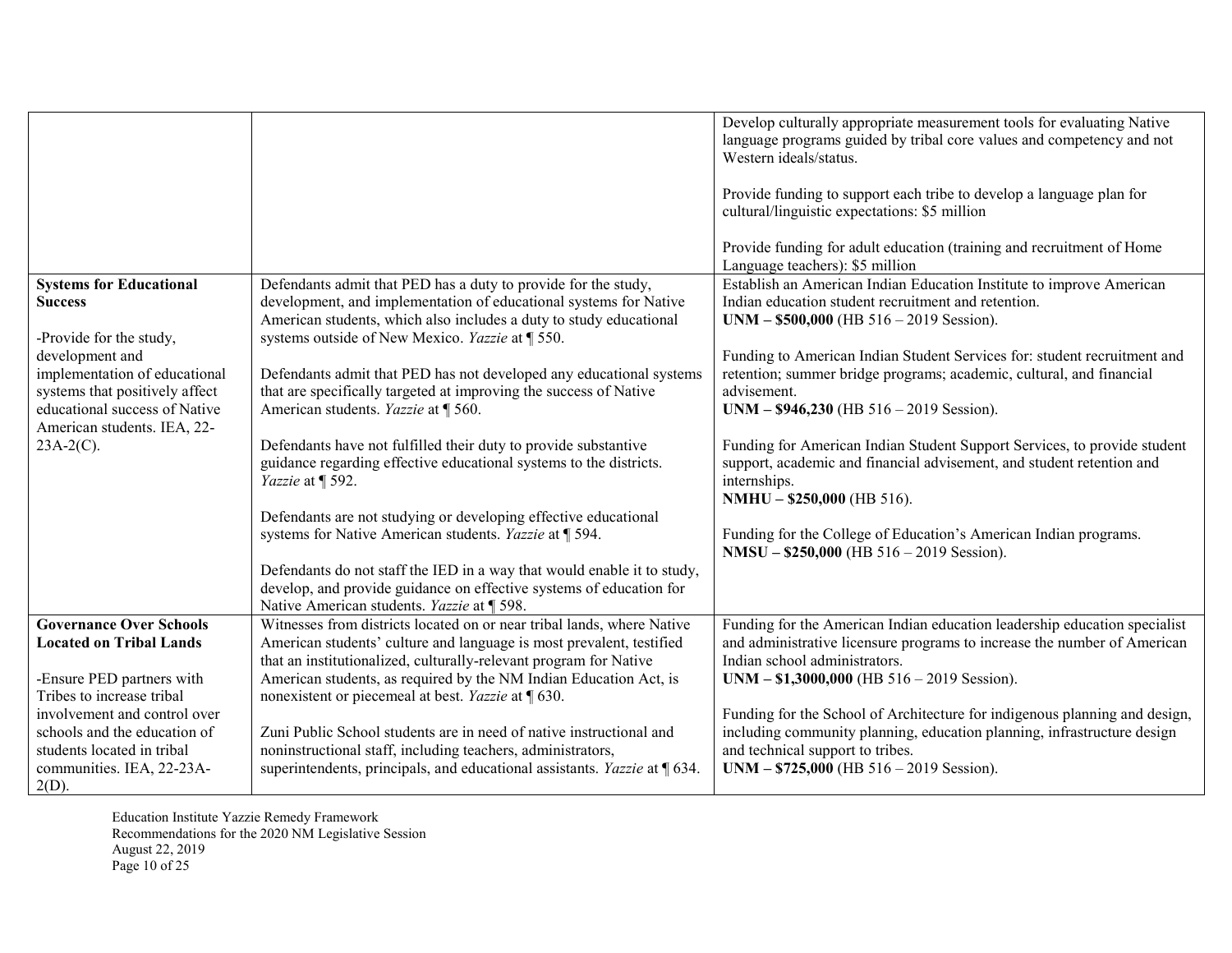| Zuni Public School District:<br>- Shiwi Tsana Elementary<br>- Zuni Mid School<br>- Zuni High School<br>- Twin Buttes High School.<br>Dulce Independent Schools:<br>- Dulce Elementary<br>- Dulce Middle School<br>- Dulce High School<br>Bernalillo Public Schools:<br>- Santo Domingo Elementary<br>and Middle School<br>- Cochiti Elementary and Middle<br>School<br>- Algodones Elementary School |                                                                                                                                                                                                                                                                                                                                                                                                                                                                                                                                                                                     | Develop Memoranda of Understanding between Pueblos, Tribes, and<br>Nations and school districts delineating government-to-government<br>relationship, communication, truancy, dropout, delinquency, and<br>collaboration protocols and responsibilities specific to schools located on or<br>near tribal communities.<br>PED should develop a funding formula that provides a means to sustain<br>schools located in tribal communities and that authorizes funds for tribal<br>community-based activities tailored to Native American students.<br>$-$ \$ TBD.                                                                                                                                      |
|------------------------------------------------------------------------------------------------------------------------------------------------------------------------------------------------------------------------------------------------------------------------------------------------------------------------------------------------------------------------------------------------------|-------------------------------------------------------------------------------------------------------------------------------------------------------------------------------------------------------------------------------------------------------------------------------------------------------------------------------------------------------------------------------------------------------------------------------------------------------------------------------------------------------------------------------------------------------------------------------------|------------------------------------------------------------------------------------------------------------------------------------------------------------------------------------------------------------------------------------------------------------------------------------------------------------------------------------------------------------------------------------------------------------------------------------------------------------------------------------------------------------------------------------------------------------------------------------------------------------------------------------------------------------------------------------------------------|
| Tribal Charter Schools:<br>-Walatowa Charter School<br>-San Diego Riverside Charter<br>School                                                                                                                                                                                                                                                                                                        |                                                                                                                                                                                                                                                                                                                                                                                                                                                                                                                                                                                     |                                                                                                                                                                                                                                                                                                                                                                                                                                                                                                                                                                                                                                                                                                      |
| Government-to-Government<br>Relationships<br>-Encourage cooperation among<br>the educational leaderships of<br>AZ, UT, NM, and the Navajo<br>Nation to address unique issues<br>of educating students in Navajo<br>community that arise due to the<br>location of the Navajo Nation in<br>those states. IEA, $22-23A-2(E)$ .<br>-Provide a means for formal                                          | Defendants have not fulfilled their duty to provide a means for formal<br>government-to-government relationship between the Tribes and the<br>State. Yazzie at ¶ 588.<br>The NMIEA requires the education secretary and assistant secretary of<br>Indian education to —convene semiannual government-to-government<br>meetings for the express purpose of receiving input on education of<br>tribal students. Yazzie at ¶ 2990.<br>Defendants have not provided a means for formal government-to-<br>government relationship between the Tribes and the State. Yazzie at ¶<br>3083. | Funding for the Southwest Indian Law Clinic at the School of Law (SILC)<br>to provide legal and technical support to Pueblos and Tribes in the<br>development of policy protocols, tribal and university agreements, and<br>memoranda of understanding.<br>$UNM - $393,000$ (HB $516 - 2019$ Session).<br>PED must consult and collaborate with Pueblos, Tribes, and Nations in the<br>development of a needs assessment and accountability tool in to meet the<br>amendments to the Indian Education Act (HB 250).<br>\$4,000,000 (new appropriations request).<br>Funding for a regional education technical assistance center to provide<br>support to schools that serve Navajo Nation students. |
| government-to-government                                                                                                                                                                                                                                                                                                                                                                             |                                                                                                                                                                                                                                                                                                                                                                                                                                                                                                                                                                                     | $$500,000$ – new appropriations request.                                                                                                                                                                                                                                                                                                                                                                                                                                                                                                                                                                                                                                                             |

Education Institute Yazzie Remedy Framework Recommendations for the 2020 NM Legislative Session August 22, 2019 Page 11 of 25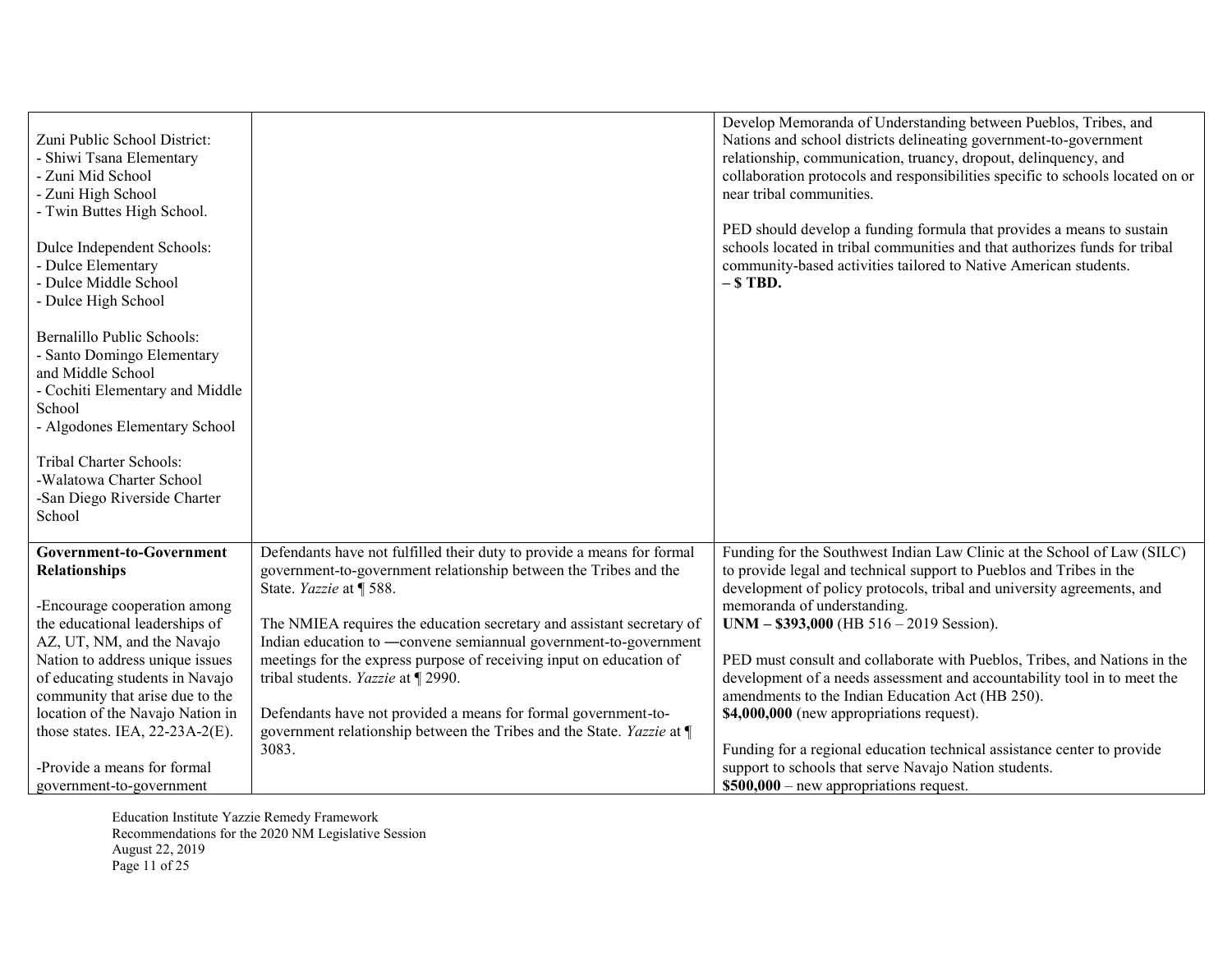| relationship between the State and<br>New Mexico Tribes, and<br>development of relationships with<br>the education division of the<br>Bureau of Indian Affairs (BIA).<br>IEA, 22-23A-2(F). | The NMIEA requires the education secretary to —consult on proposed<br>rules implementing the Indian Education Act with the Indian education<br>advisory council and shall present rules for review and comment at the<br>next semiannual government-to-government meeting pursuant to<br>Section 22-23A-5 NMSA. Yazzie at ¶ 2993.<br>Textbooks, [] continue to marginalize Native Americans and the | Every LEAs with a high number of Native American students should<br>negotiate and implement a Memorandum of Agreement with each tribe to<br>cover issues such as communication, truancy, Family Education Rights and<br>Privacy Act (FERPA 20 U.S.C. § 1232g), funding, programming, and<br>services specific to Native American students.                                                     |
|--------------------------------------------------------------------------------------------------------------------------------------------------------------------------------------------|-----------------------------------------------------------------------------------------------------------------------------------------------------------------------------------------------------------------------------------------------------------------------------------------------------------------------------------------------------------------------------------------------------|------------------------------------------------------------------------------------------------------------------------------------------------------------------------------------------------------------------------------------------------------------------------------------------------------------------------------------------------------------------------------------------------|
| -Provide a means for<br>relationship between the State<br>and urban Native American<br>community members Urban<br>Indian community relationship.<br>IEA, 22-23A-2(G).                      | economic, political and historical contributions made by indigenous<br>people to New Mexico are absent or minimal resulting in students<br>developing a limited perception about the role that Native Americans<br>play in State and Federal government. Yazzie at ¶ 463.                                                                                                                           | PED must consult and collaborate with Pueblos, Tribes, and Nations to<br>determine whether funding for at-risk students are allocated for programs<br>and services for Native American students and Native American students<br>with special needs, and to monitor expenditures to ensure school districts<br>are providing sufficient and equitable education to Native American<br>students. |
| -Work together to improve<br>educational opportunities for<br>Native students. IEA, 22-23A-<br>$2(H)$ .                                                                                    |                                                                                                                                                                                                                                                                                                                                                                                                     | PED should consult with NM Indian Education Advisory Council on<br>implementation of the amendments to the Indian Education Act.<br>Amend the Indian Education Act to include a representative of the Pueblo<br>of Zuni on the Indian Education Advisory Council.                                                                                                                              |
| - Ensure that Tribes are notified<br>of all curricula development for<br>their support and approval. IEA,<br>$22 - 23A - 2(I)$ .                                                           |                                                                                                                                                                                                                                                                                                                                                                                                     | PED should provide funding for LEAs to employ more tribal liaisons and<br>Indian Education Department staff to meet the current and future demands<br>of each school district.                                                                                                                                                                                                                 |
| - BIA – State agreement<br>regarding alignment of BIA and<br>state assessment programs to<br>ensure comparable information                                                                 |                                                                                                                                                                                                                                                                                                                                                                                                     | PED should develop and implement a protocol of notifying tribes and<br>obtaining their support and approval of new, forthcoming curricula. In<br>addition to a new Social Studies curriculum, PED should develop curricula<br>for New Mexico history to include Native American history.                                                                                                       |
| is provided to parents and<br>Tribes. IEA, 22-23A-2(J).                                                                                                                                    |                                                                                                                                                                                                                                                                                                                                                                                                     | Compliance with NM Indian Education Act, State-Tribal Collaboration<br>Act, and other applicable laws to ensure racial equity and educational<br>excellence.                                                                                                                                                                                                                                   |
| <b>Parent and Tribal Community</b>                                                                                                                                                         | Schools must provide Native American students, including Native                                                                                                                                                                                                                                                                                                                                     | Support the Community Schools model that actively engages parents,                                                                                                                                                                                                                                                                                                                             |
| Involvement                                                                                                                                                                                | American English learners, the same quality of education that is                                                                                                                                                                                                                                                                                                                                    | families, and the larger tribal community.                                                                                                                                                                                                                                                                                                                                                     |
|                                                                                                                                                                                            | provided to non-Native American students by incorporating into the                                                                                                                                                                                                                                                                                                                                  |                                                                                                                                                                                                                                                                                                                                                                                                |
| -Encourage and foster parental                                                                                                                                                             | classroom a culturally relevant curriculum that contains the historical                                                                                                                                                                                                                                                                                                                             | Pursue establishing Native American parent institutes with funding under                                                                                                                                                                                                                                                                                                                       |
| involvement in the education of                                                                                                                                                            | contributions made by indigenous people; opportunities for cross-                                                                                                                                                                                                                                                                                                                                   | the NM Indian Education Act Fund.                                                                                                                                                                                                                                                                                                                                                              |
| Indian students. IEA, 22-23A-                                                                                                                                                              | cultural experiences, where Native American and non-Native                                                                                                                                                                                                                                                                                                                                          |                                                                                                                                                                                                                                                                                                                                                                                                |
| $2(K)$ .                                                                                                                                                                                   | American students can interact meaningfully; and opportunities for                                                                                                                                                                                                                                                                                                                                  |                                                                                                                                                                                                                                                                                                                                                                                                |

Education Institute Yazzie Remedy Framework Recommendations for the 2020 NM Legislative Session August 22, 2019 Page 12 of 25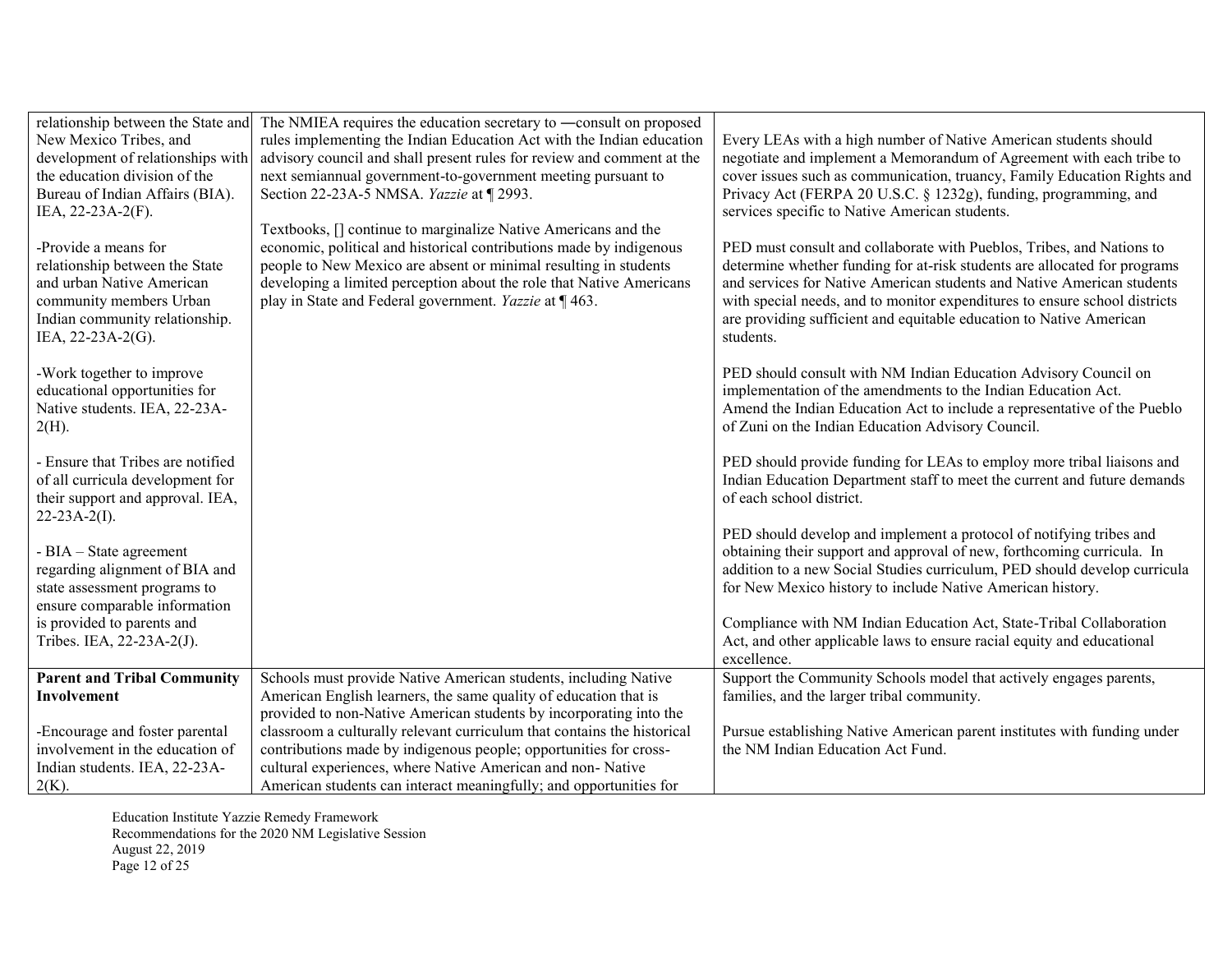|                                                      | Native American parents to engage in their child's education. Yazzie at<br>$\P$ 475.<br>Not all districts that apply for funding for truancy and dropout<br>prevention receive it. Yazzie at ¶795.<br>Native American students experience dropout rates higher than that of<br>any racial and ethnic group in the United States. According to the<br>National Center for Education Statistics (NCES) (2015) the State's<br>dropout rate for Native Americans between 16 to 24 years of age<br>without a diploma and not enrolled in school is 12.5%.<br>For year 2013-1014, the overall graduation rate for Native Americans<br>in New Mexico was 61% compared to 69% overall graduation for the<br>State.                                                                                                                                                                                                                                                                                                                                                          | Establish parent institutes. Funding for the Ben Lujan Leadership Institute<br>for bachelor's and master's degrees, administrative licensure, teacher<br>recruitment and retention, and parental institutes.<br>NMHU - \$625,000 (HB 516 - 2019 Session).<br>Funding for Lifeways-Operation Graduation program model to address<br>chronic truancy, high dropout rates, delinquency, and educational neglect.<br>$-$ \$ TBD.<br>Establish a Memorandum of Agreement between LEAs and Pueblos,<br>Tribes, and Nations to address chronic truancy, high dropout rates,<br>delinquency, and educational neglect.<br>Funding devoted to staff position in each tribal facility that Keeps track of<br>children's needs, matriculation, graduation, career paths and if the school<br>adequately prepared them with feedback on what is needed for tribe/school<br>to adapt the school's support (tutoring, core curriculum) based on interest.                                                                                                                                                    |
|------------------------------------------------------|---------------------------------------------------------------------------------------------------------------------------------------------------------------------------------------------------------------------------------------------------------------------------------------------------------------------------------------------------------------------------------------------------------------------------------------------------------------------------------------------------------------------------------------------------------------------------------------------------------------------------------------------------------------------------------------------------------------------------------------------------------------------------------------------------------------------------------------------------------------------------------------------------------------------------------------------------------------------------------------------------------------------------------------------------------------------|-----------------------------------------------------------------------------------------------------------------------------------------------------------------------------------------------------------------------------------------------------------------------------------------------------------------------------------------------------------------------------------------------------------------------------------------------------------------------------------------------------------------------------------------------------------------------------------------------------------------------------------------------------------------------------------------------------------------------------------------------------------------------------------------------------------------------------------------------------------------------------------------------------------------------------------------------------------------------------------------------------------------------------------------------------------------------------------------------|
| <b>Native American Students</b><br>with Disabilities | The Individuals with Disabilities Education Improvement Act<br>(IDEIA), part B and the Elementary and Secondary Education Act<br>(Every Child Succeeds Act) (ESEA) apply to school age children with<br>disabilities. Under IDEIA each child with a disability is entitled to a<br>free and appropriate public education. <i>Yazzie</i> at ¶ 2321, 2327.<br>Dr. Margaret McLaughlin, a leading expert in special education policy,<br>testified that the special education funding system in New Mexico is<br>overly complex and lacks the flexibility and predictability that allows<br>districts to implement new programs or adjust individual IEPs as<br>student needs change. Yazzie at ¶ 2327.<br>A Special Audit in New Mexico found that the potential cumulative<br>shortfall in special education funding from Fiscal Years 2010 through<br>Fiscal Year 2012, based on the PED's calculations, is \$110,872,925.<br>There is inadequate supervision and oversight of how special education<br>funds are being used in New Mexico. Yazzie at ¶ 2336, 2339. | Support for Native American specific dual license in special education and<br>elementary education program at the Gallup Branch.<br>$UNM - $170,000$ (HB $516 - 2019$ Session).<br>Support for Native American specific dual license in special education and<br>elementary education program at UNM main campus.<br>$UNM - $250,000$ (new appropriations request).<br>Annual consultation meeting PED and Pueblos to determine educational<br>assets and needs of students with disabilities, to develop a strategy/plan to<br>address needs, and to monitor progress on plan.<br>Expand educational workforce at school districts to ensure that culturally<br>appropriate staffing is available to foster student success by: (i) creating<br>more opportunities to educate and hire more Native American teachers (ii)<br>hire more licensed inclusion teachers, behavior specialists and<br>paraprofessional staff; (iii) hire educational diagnosticians to assist parents<br>and school to develop Individualized Education Plans so that compliance<br>students' needs are being met. |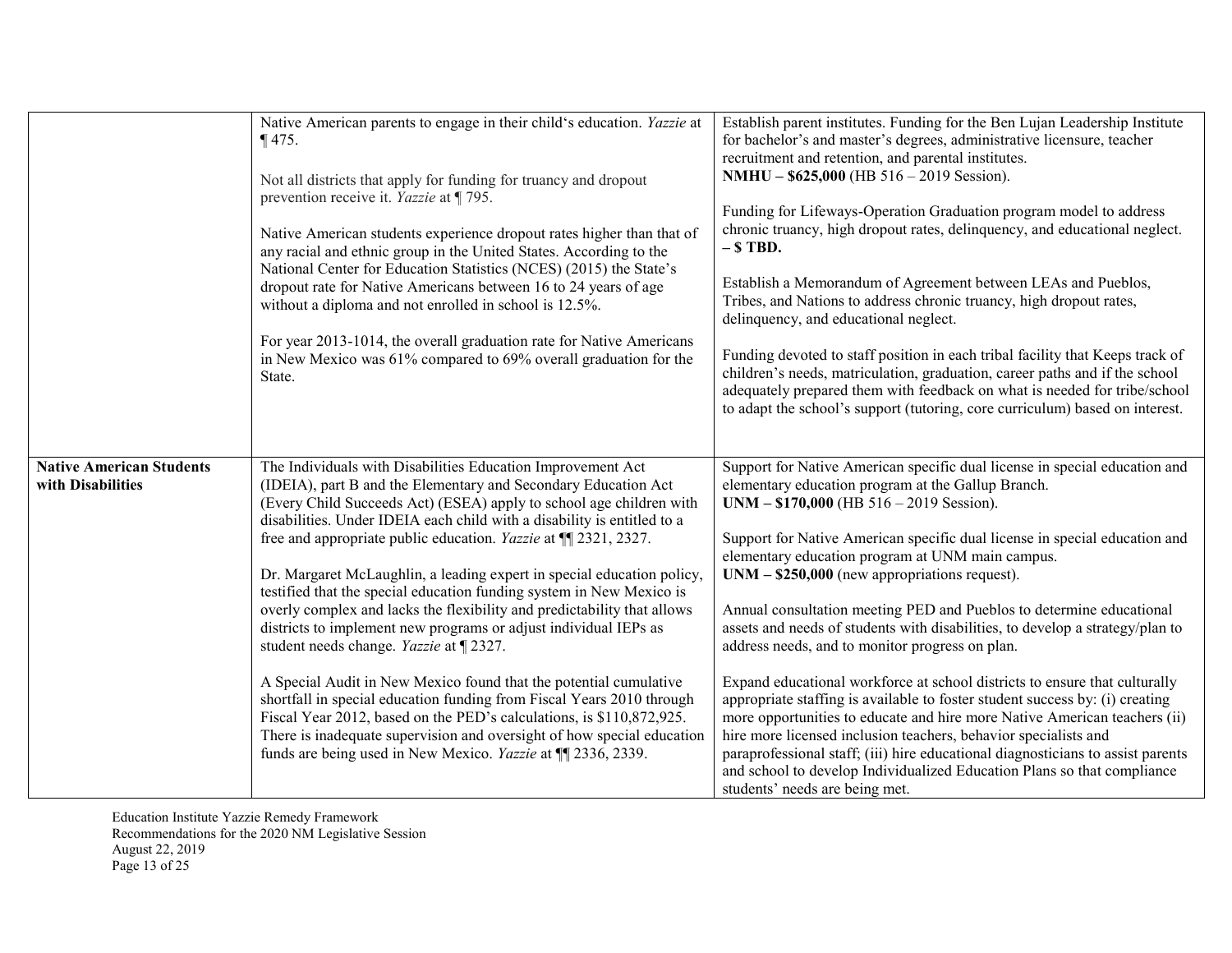| Having tutoring opportunities is important for special education<br>students but there is no funding in New Mexico to provide tutoring to<br>special education students. Special education funding in New Mexico<br>is not sufficient to meet the needs of special education students. Yazzie<br>at 11 2348-2349.<br>Other findings from the July 24, 2019 APGC Education Institute:<br>• Lack of a comprehensive strategy to address the unique needs of<br>Native American students with disabilities and special needs.<br>• Lack of teachers and specialists to support students in the special<br>education classroom.<br>· Lack of parent/education support, resources, materials, etc.<br>· Students are labeled and excluded.<br>• Parents left advocating for themselves and not always understanding<br>disability, Individualized Education Plan (IEP)-jargon is used,<br>•Parents are outnumbered by educational staff which can be<br>intimidating.<br>• Punitive approaches (physical restraint, isolation) for some students.<br>• Labeling/isolation.<br>• Criminalization of students/punitive/isolation.<br>· Parents providing own resources for students (fidgets, snacks, etc.).<br>• Untrained school administrators, teachers, paraprofessionals<br>regarding disabilities, laws, crisis prevention, etc. | Require PED to provide culturally informed training for administrators,<br>teachers (special education & general), and paraprofessionals on topics:<br>Understanding disabilities; Student assisted team/referral/evaluation; Crisis<br>prevention; Behavior management; Technology; Section 504; Special<br>Education Law, compliance, and Consequences of non-compliance; and<br>IEP - Individual Education Program, Behavior Prevention Plans, Functional<br>Behavioral Assessment.<br>Require that all special education be required to conduct a special education<br>parent night that include, but are not limited to, trainings on various special<br>education topics $(e.g.,$ Procedural safeguards, Understanding the IEP,<br>Transition, etc.).<br>Develop community friendly resources/materials/digital stories to assist<br>families in supporting students with disabilities and to not feel alone or<br>isolated.<br><b>Funding for Tribal Nations</b><br>The PED will provide funding for all Tribal Nations to:<br>• Replicate vocational programs like Laguna Acoma Connections and the<br>Jemez Vocational Rehabilitation Services to serve students with<br>disabilities.<br>• Replicate culturally grounded dispute resolution programs such as the<br>Santa Fe Indian School Partnership for Student Success Program<br>(Alternative Dispute Resolution).<br>• Pilot additional student success programs such as San Felipe Advancing<br>Wellness and Resiliency in Education (AWARE) program.<br>• Create a Support Services for Students with Disabilities Program that<br>provides advocacy for student and parent support.<br>• Develop a Native American parent peer support network throughout NM<br>for parents of students with disabilities.<br>• Collaborate with Indian Education Programs to provide Tribal Special<br>Educational Liaisons for public schools. |
|----------------------------------------------------------------------------------------------------------------------------------------------------------------------------------------------------------------------------------------------------------------------------------------------------------------------------------------------------------------------------------------------------------------------------------------------------------------------------------------------------------------------------------------------------------------------------------------------------------------------------------------------------------------------------------------------------------------------------------------------------------------------------------------------------------------------------------------------------------------------------------------------------------------------------------------------------------------------------------------------------------------------------------------------------------------------------------------------------------------------------------------------------------------------------------------------------------------------------------------------------------------------------------------------------------------------------------|-----------------------------------------------------------------------------------------------------------------------------------------------------------------------------------------------------------------------------------------------------------------------------------------------------------------------------------------------------------------------------------------------------------------------------------------------------------------------------------------------------------------------------------------------------------------------------------------------------------------------------------------------------------------------------------------------------------------------------------------------------------------------------------------------------------------------------------------------------------------------------------------------------------------------------------------------------------------------------------------------------------------------------------------------------------------------------------------------------------------------------------------------------------------------------------------------------------------------------------------------------------------------------------------------------------------------------------------------------------------------------------------------------------------------------------------------------------------------------------------------------------------------------------------------------------------------------------------------------------------------------------------------------------------------------------------------------------------------------------------------------------------------------------------------------------------------------------------------------------------------------------------------------|
|                                                                                                                                                                                                                                                                                                                                                                                                                                                                                                                                                                                                                                                                                                                                                                                                                                                                                                                                                                                                                                                                                                                                                                                                                                                                                                                                  | • Provide Wi-Fi/internet access to all tribal communities to support<br>education of all Native American students.<br><b>Funding for all Tribal Nations &amp; School Districts</b>                                                                                                                                                                                                                                                                                                                                                                                                                                                                                                                                                                                                                                                                                                                                                                                                                                                                                                                                                                                                                                                                                                                                                                                                                                                                                                                                                                                                                                                                                                                                                                                                                                                                                                                  |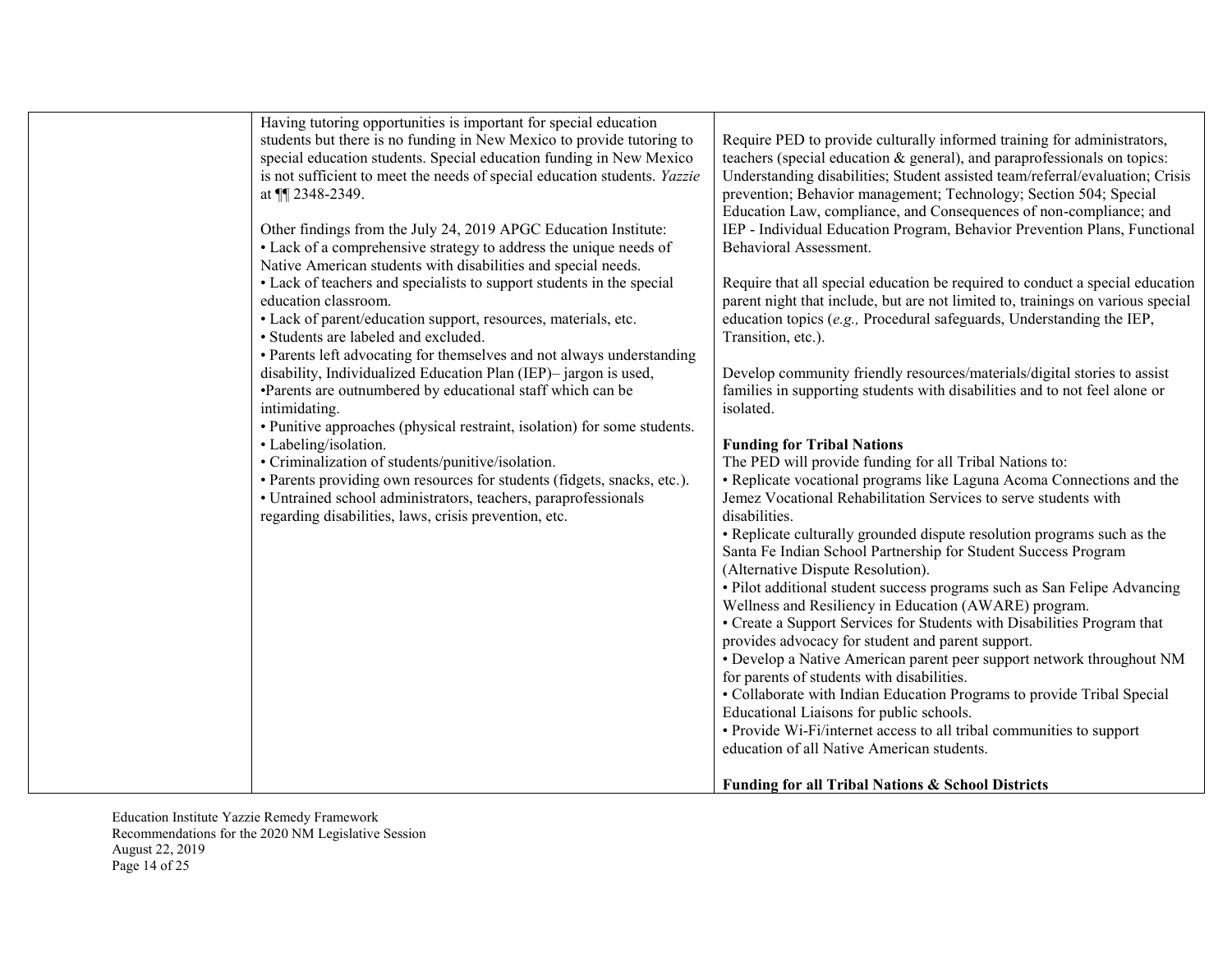|                                  |                                                                                                                                                                                                                                                                                                                                                                                                                                                                                                                                                                                                                                          | The PED will provide funding for all Tribal Nations and NM School<br>Districts to:<br>• Educate and hire more Native American teachers.<br>• Hire more licensed inclusion teachers, behavior health specialists, and<br>paraprofessional staff to support students with disabilities in the special<br>education classroom.<br>• Hire adequate related service providers, including Educational<br>Diagnosticians in all NM School Districts.<br>· Design high service special education classrooms in all NM School<br>Districts with qualified special education teachers, paraprofessionals and<br>related service providers to serve the unique needs of all students with<br>severe disabilities, including Native American students, and help them<br>reach their full potential.<br>• Provide current reading and writing programs for Special Education<br>classrooms including audiobooks in all NM School Districts.<br>$\bullet$ Provide resources for student Assistive Technology ( <i>i.e.</i> , monocular,<br>speech-to-text, etc.) as appropriate in all NM School Districts.<br>• Provide proper transportation to support students with disabilities to and<br>from home or to an alternate educational setting.<br>• Provide resources to establish Special Education literature in tribal and<br>school libraries in all school districts for parent/family, student, and teacher |
|----------------------------------|------------------------------------------------------------------------------------------------------------------------------------------------------------------------------------------------------------------------------------------------------------------------------------------------------------------------------------------------------------------------------------------------------------------------------------------------------------------------------------------------------------------------------------------------------------------------------------------------------------------------------------------|-------------------------------------------------------------------------------------------------------------------------------------------------------------------------------------------------------------------------------------------------------------------------------------------------------------------------------------------------------------------------------------------------------------------------------------------------------------------------------------------------------------------------------------------------------------------------------------------------------------------------------------------------------------------------------------------------------------------------------------------------------------------------------------------------------------------------------------------------------------------------------------------------------------------------------------------------------------------------------------------------------------------------------------------------------------------------------------------------------------------------------------------------------------------------------------------------------------------------------------------------------------------------------------------------------------------------------------------------------------------------------------------------------|
| <b>Early Childhood Education</b> | According to administrators in the twenty-three Indian Education<br>districts, the following resources, programs and services are necessary<br>to meet both the academic and unique cultural needs of Native<br>Americans enrolled in New Mexico public schools: a. An early<br>childhood learning program that focuses on their cultural roots. Yazzie<br>at ¶ 522.                                                                                                                                                                                                                                                                     | use.<br>Appropriations to develop Pueblo driven models for certification,<br>credentialing of Pueblo language teachers that are adapted to a local context<br>for early childhood education. In this capacity, Pueblos would act as<br>conduits for state and or federal funds and full authority over language<br>Pueblo teacher certification programs, curriculum design and development<br>and determination of certification or credentialing requirements and<br>completion standards.                                                                                                                                                                                                                                                                                                                                                                                                                                                                                                                                                                                                                                                                                                                                                                                                                                                                                                          |
|                                  | The Native American Budget and Policy Institute (NABPI) conducted<br>tribal stakeholder community conversations on early childhood<br>systems and programs in New Mexico. Overall findings include: the<br>need for reforming the system given the fragmentation of current<br>funding; the lack of trust in state government; concerns about language<br>and cultural loss; the need to inventory current resources and<br>programs; the need to address issues around human capital for<br>expansion (workforce); the need to address issues of systemic racism;<br>and the importance of engaging the whole family in the work around | Work force development strategies must be developed to build capacity for<br>tribal administrators, teachers, providers, etc. to administer early childhood<br>programs.<br>NM Early Childhood Education and Care Department shall provide<br>resources to Pueblos, Tribes, and Nations to develop assessments of<br>infrastructure needs for early childhood programs on tribal lands.                                                                                                                                                                                                                                                                                                                                                                                                                                                                                                                                                                                                                                                                                                                                                                                                                                                                                                                                                                                                               |

Education Institute Yazzie Remedy Framework Recommendations for the 2020 NM Legislative Session August 22, 2019 Page 15 of 25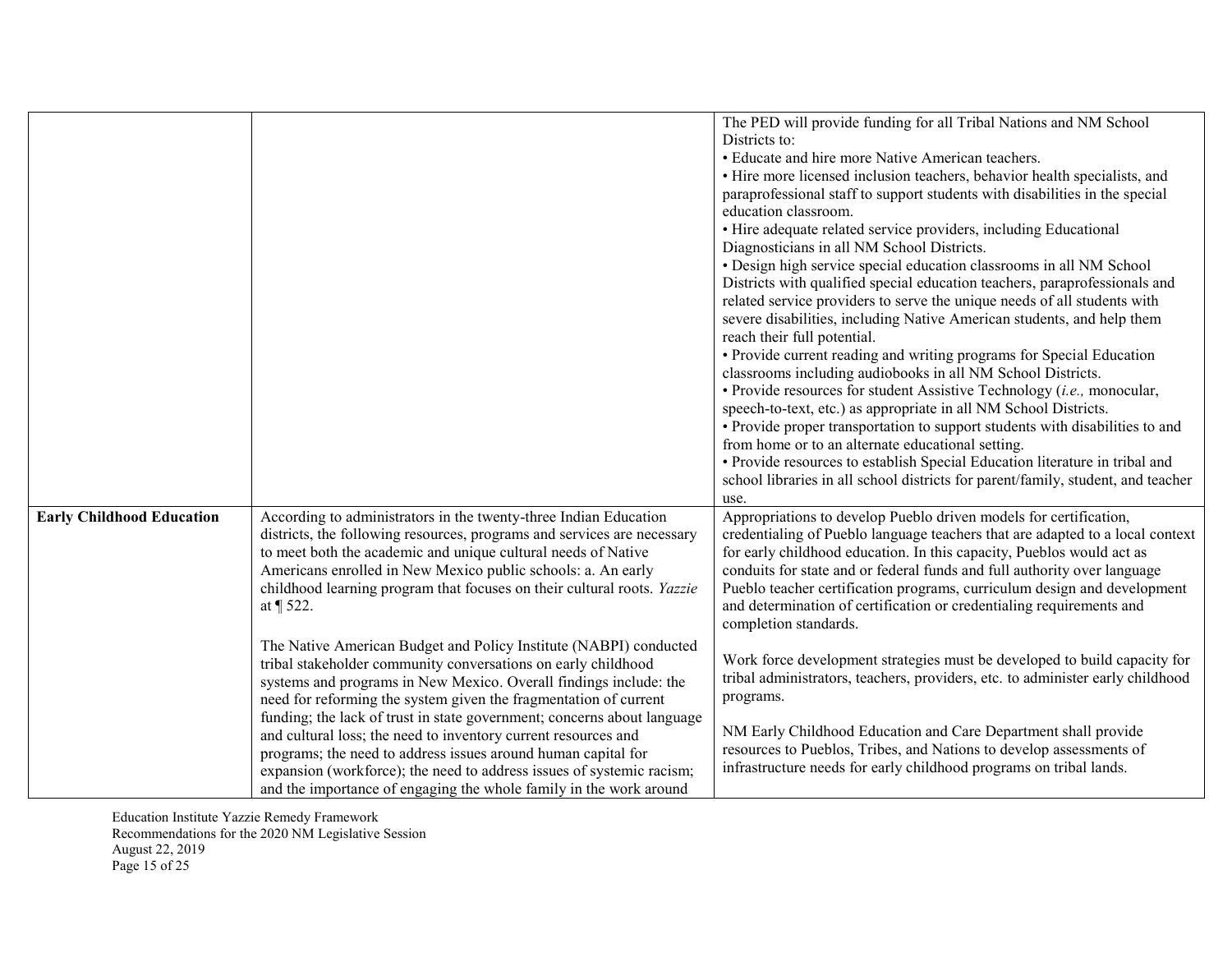|                                                  | early childhood. Native American Budget and Policy Institute<br>(NABPI), New Mexico Early Childhood Development Partnership<br>(NMECDP), Community Outreach Report, A Business Plan for Early<br>Childhood (2018).<br>Other findings from the community engagement process include the<br>need for better alignment and coordination of services provided across<br>departments in the State of New Mexico; the need to expand and<br>strengthen the workforce for improved early childhood services; the<br>desire and benefits of greater local control – including for tribes and to<br>strengthen language and culturally appropriate programs; and the<br>overall need for more, high-quality, early childhood services. Id. | NM Early Childhood Education and Care Department shall collaborate<br>with Pueblos, Tribes, and Nations to develop tribal language policies that<br>guide early childhood program development and implementation.<br>NM Early Childhood Education and Care Department shall establish<br>partnerships with university-based teacher programs, develop research<br>based full immersion early childhood education, and pre-kindergarten<br>language programs that are aligned with primary and secondary education<br>standards that are culturally appropriate.<br>The State shall consult with Pueblos, Tribes, and Nations on early<br>childhood policies, programs, and funding.<br>NM Early Childhood Education and Care Department in collaboration with<br>Tribes shall develop a pipeline for tribal early care and education providers<br>as a high priority.<br>NM Early Childhood Education and Care Department shall provide<br>resources to Pueblos, Tribes, and Nations for tribal community asset<br>mapping of Early Childhood Systems and for the development of Early<br>Childhood Plans.<br>NM Early Childhood Education and Care Department shall provide funding<br>for home visiting and family support programs to increase the<br>understanding of social factors at play in early childhood development.<br>NM Early Childhood Education and Care Department shall coordinate with<br>Pueblos, Tribes, and Nations all sources of funding (state, federal, tribal)<br>for early childhood programs that serve Native American children living on |
|--------------------------------------------------|-----------------------------------------------------------------------------------------------------------------------------------------------------------------------------------------------------------------------------------------------------------------------------------------------------------------------------------------------------------------------------------------------------------------------------------------------------------------------------------------------------------------------------------------------------------------------------------------------------------------------------------------------------------------------------------------------------------------------------------|--------------------------------------------------------------------------------------------------------------------------------------------------------------------------------------------------------------------------------------------------------------------------------------------------------------------------------------------------------------------------------------------------------------------------------------------------------------------------------------------------------------------------------------------------------------------------------------------------------------------------------------------------------------------------------------------------------------------------------------------------------------------------------------------------------------------------------------------------------------------------------------------------------------------------------------------------------------------------------------------------------------------------------------------------------------------------------------------------------------------------------------------------------------------------------------------------------------------------------------------------------------------------------------------------------------------------------------------------------------------------------------------------------------------------------------------------------------------------------------------------------------------------------------------------------------------------|
| <b>Primary and Secondary</b><br><b>Education</b> | Native American students enrolled in public schools are not receiving<br>adequate academic engagement, rigor, and the necessary for them to                                                                                                                                                                                                                                                                                                                                                                                                                                                                                                                                                                                       | and off tribal lands.<br>Enact and Fund the following New Mexico House bills (2019 First<br>Session): HB 120, HB 121, HB 182 HB 394, HB 159, HB 171, HB 670,                                                                                                                                                                                                                                                                                                                                                                                                                                                                                                                                                                                                                                                                                                                                                                                                                                                                                                                                                                                                                                                                                                                                                                                                                                                                                                                                                                                                             |
|                                                  | experience the same levels of success as non-Native American<br>students; and the public school curriculum and staffing do not reflect<br>Native American student culture and identity. Yazzie at ¶ 667.<br>Lack of Native American Student Proficiency in Reading:                                                                                                                                                                                                                                                                                                                                                                                                                                                               | HB 455, and HB 516.<br>Train all state agencies, including the PED/LEAs on implementation and<br>compliance with the NM State-Tribal Collaboration Act to ensure racial<br>equity and educational excellence.                                                                                                                                                                                                                                                                                                                                                                                                                                                                                                                                                                                                                                                                                                                                                                                                                                                                                                                                                                                                                                                                                                                                                                                                                                                                                                                                                            |

Education Institute Yazzie Remedy Framework Recommendations for the 2020 NM Legislative Session August 22, 2019 Page 16 of 25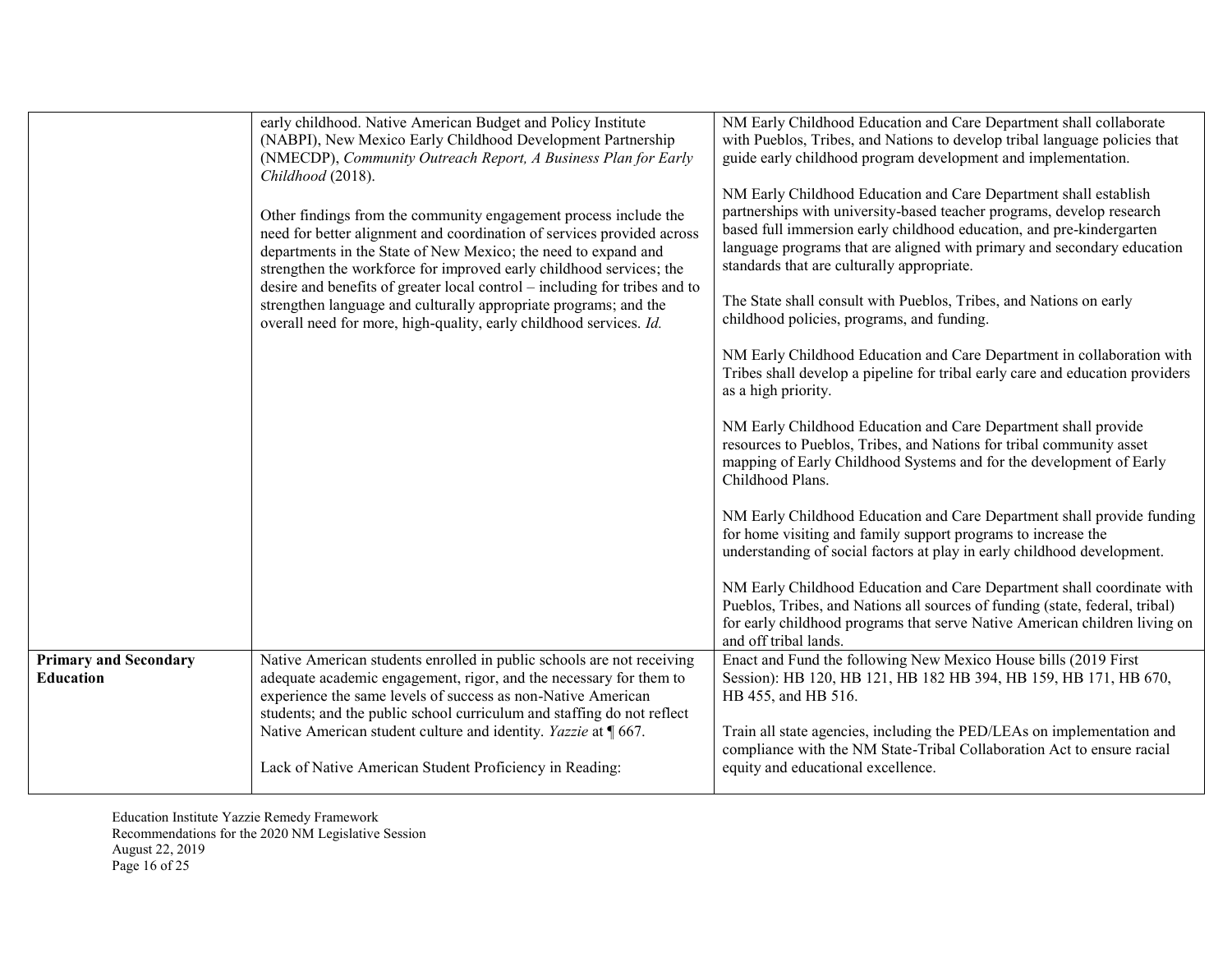|                                | From 2007-2014, the percentage difference between all Caucasian 4 <sup>th</sup>                 | Advocate with NM congressional delegation to fully fund federal Impact           |
|--------------------------------|-------------------------------------------------------------------------------------------------|----------------------------------------------------------------------------------|
|                                | graders and Native American 4th graders scoring proficient or above in                          | Aid and to provide lump-sum and timely payment of Impact Aid dollars to          |
|                                | reading ranged from 29.7 percent to 33.7 percent the percentage                                 | LEAs.                                                                            |
|                                | difference between all Caucasian 8 <sup>th</sup> graders and Native American 8th                |                                                                                  |
|                                | graders scoring proficient or above in reading time ranged from 22.8                            | Provide adequate and sufficient funding to LEAs for permanent programs           |
|                                | percent to 32 percent [and] the percentage difference between all                               | such as afterschool and extended summer learning, with sufficient and            |
|                                | Caucasian 11 <sup>th</sup> graders and Native American 11th graders scoring                     | consistent staff who are provided development and training to deliver the        |
|                                | proficient or above in reading ranged from 22.1 percent to 35.6                                 | best services that builds trust for Native American parents to enroll their      |
|                                | percent. Yazzie at ¶¶ 989 - 991.                                                                | children.                                                                        |
|                                |                                                                                                 |                                                                                  |
|                                | Lack of Native American Student Proficiency in Math:                                            | Provide mandatory training in the following: cultural sensitivity training for   |
|                                | From 2007-2014, the percentage difference between all Caucasian 4 <sup>th</sup>                 | all district employees for a set number of hours (number of credit hours)        |
|                                | graders and Native American 4th graders scoring proficient or above in                          | more than one session per year and have it be continuing education; in-          |
|                                | math ranged from 28.5 percent to 32.4 percent the percentage                                    | depth common core standards training for teacher and EAs; training               |
|                                | difference between all Caucasian 8 <sup>th</sup> graders and Native American 8th                | developed specifically for Special Education protocols; community                |
|                                | graders scoring proficient or above in math ranged from 29.1 percent                            | outreach and engagement training; effective classroom management                 |
|                                | to 32.4 percent [and] the percentage difference between all                                     | training for all district employees; formative assessment training to drive      |
|                                | Caucasian 11 <sup>th</sup> graders and Native American 11th graders scoring                     | instructional; to meet the needs of every child; and diversity training for all  |
|                                | proficient or above in math ranged from 26.3 percent to 34.6 percent.<br>Yazzie at ¶ 992 - 994. | staff reflection understanding a person (story).                                 |
|                                |                                                                                                 | Create and fund the following programs:                                          |
|                                |                                                                                                 | • Geographically based histories (Pueblo, Navajo, Apache and current             |
|                                |                                                                                                 | indigenous languages, southwest history and curriculum)                          |
|                                |                                                                                                 | • A tutoring program that is community based, funded by the school district      |
|                                |                                                                                                 | • Enrichment programs embedded in academic in-school/afterschool/                |
|                                |                                                                                                 | summer                                                                           |
|                                |                                                                                                 | · Provide transportation programs for students to attend native language         |
|                                |                                                                                                 | programs/classes at other schools or locations, to include late/ afternoon       |
|                                |                                                                                                 | bus programs for students to attend afterschool activities/ programs, and        |
|                                |                                                                                                 | provide $8-10$ sessions to cover different topics: finance $+$ college planning. |
| <b>Social Welfare Services</b> | Defendants have failed to provide sufficient resources for counselors,                          | Funding to the Center for Native Health in the College of Medicine to            |
| (Behavioral Health, Mental     | social workers, and other non-instructional staff that all students,                            | provide services, including student recruitment and retention; academic          |
| <b>Health, and Courts)</b>     | especially at-risk students need to succeed. Yazzie at [266.]                                   | advisement; community health assessments; school and health alignment            |
|                                |                                                                                                 | and technical assistance.                                                        |
|                                | Access to counseling and social workers in schools helps low-income                             | $UNM - $552,000$ (HB $516 - 2019$ Session).                                      |
|                                | children be successful. Having social workers and counselors in                                 |                                                                                  |
|                                | schools is necessary to address any out-of-school issues that Native                            | Funding to the Community Behavioral Health Division of the College of            |
|                                | American children may face. Yazzie at [271]                                                     | Medicine for Native American suicide prevention; clinical and community-         |

Education Institute Yazzie Remedy Framework Recommendations for the 2020 NM Legislative Session August 22, 2019 Page 17 of 25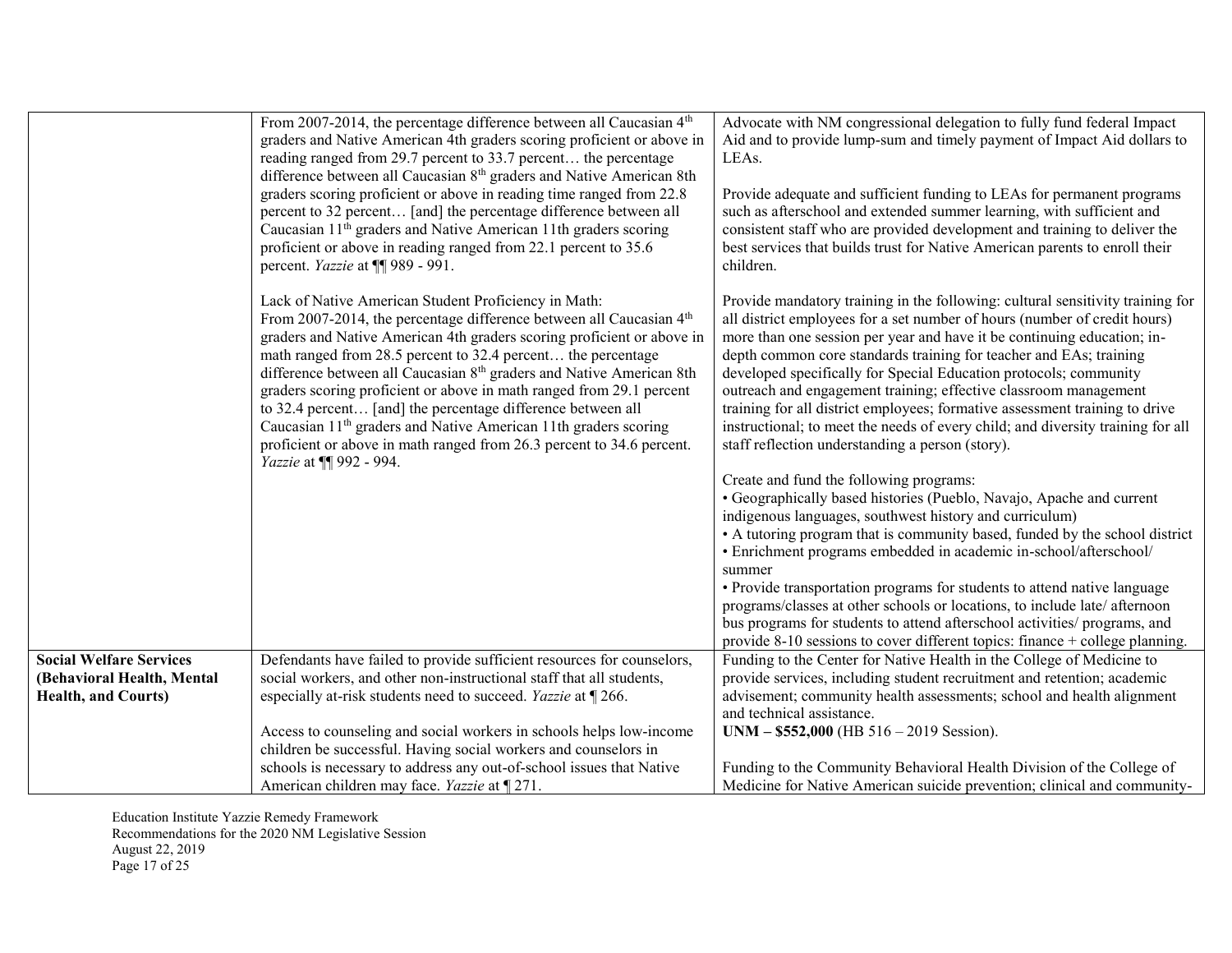|                         | There is a need to build a tribal agenda that: (i) holds the State<br>accountable to meet requirements and mandates of existing laws (e.g.,<br>Indian Education Act, HB 250, State-Tribal Collaboration Act, other<br>applicable state and federal laws); (ii) addresses basic needs of Native<br>families (e.g., food, shelter, safety); (iii) provides professional<br>development and culturally competent training for persons serving<br>Native American students (e.g., counselors, social workers, nurses,<br>etc.); and (iv) addresses the need for comprehensive social services and<br>behavioral health blueprints in collaboration with tribal leaders, school<br>employees, Indian students and families, social service providers, and<br>community and civic organizations. July 24, 2019 APGC Education<br>Institute.<br>In the spirit of educational sovereignty and affirming our tribal core<br>values, the State and Tribal social services and behavioral health<br>workers must work collaboratively to create, enhance, and implement,<br>culturally, and linguistically relevant services to ensure effective<br>student educational success and racial equity. July 24, 2019 Education<br>Institute. | based prevention, intervention and research and technical assistance to<br>public schools and tribal communities.<br>$UNM - $450,000$ (HB $516 - 2019$ Session).<br>Funding to the School of Social Work for Native American social workers<br>institutes.<br><b>NMHU - \$250,000</b> (HB 516 - 2019 Session).<br>Funding to Pueblos, Tribes, and Nations to develop their own respective<br>social services and behavioral health blueprints to address their unique<br>needs, that includes partnering with school districts to develop, implement,<br>and evaluate the social, mental, and behavioral health needs of Native<br>American students.<br>$-$ \$TBD.<br>Secure funding and resources to fund tribally based teen and health centers.<br>$-$ \$TBD.<br>Create a 501(c)(3), "Resiliency Center to Create a Pathway of Peace,<br>Health, and Wellness" to promote: (i) Native American children and youth<br>to be healthy (mind, body, and spirit); (ii) Native American students'<br>academic achievement; and (iii) development of indigenous best practices. |
|-------------------------|-------------------------------------------------------------------------------------------------------------------------------------------------------------------------------------------------------------------------------------------------------------------------------------------------------------------------------------------------------------------------------------------------------------------------------------------------------------------------------------------------------------------------------------------------------------------------------------------------------------------------------------------------------------------------------------------------------------------------------------------------------------------------------------------------------------------------------------------------------------------------------------------------------------------------------------------------------------------------------------------------------------------------------------------------------------------------------------------------------------------------------------------------------------------------------------------------------------------------------|------------------------------------------------------------------------------------------------------------------------------------------------------------------------------------------------------------------------------------------------------------------------------------------------------------------------------------------------------------------------------------------------------------------------------------------------------------------------------------------------------------------------------------------------------------------------------------------------------------------------------------------------------------------------------------------------------------------------------------------------------------------------------------------------------------------------------------------------------------------------------------------------------------------------------------------------------------------------------------------------------------------------------------------------------------------------------|
| <b>Tribal Libraries</b> | In the Zuni school district, lack of access to technology has<br>compromised students' ability to take online tests, such as PARCC, or<br>online courses, and it hinders students' ability to become educated in<br>technology. Last school year (2015-2016), the Zuni District struggled<br>to make sure its computers worked. Zuni Middle School's new<br>computer lab and computers did not become operational last year.<br>Therefore, the amount of time it took for the middle school students to<br>take the PARCC testing stretched from the fall semester till the last<br>week of school. Lack of access to technology, particularly in rural<br>areas. Yazzie at [2159.<br>Accessibility to afterschool programs is a challenge because some<br>schools are unable to provide transportation home for the children.<br>Schools (Grants-Cibola District) offer after school activities, including                                                                                                                                                                                                                                                                                                                   | $-$ \$ TBD.<br>Increase funding for technology, especially schools and located on or near<br>tribal lands and in rural areas.<br>Funding for library and internet access projects within Pueblos, Tribes,<br>Nations to provide education support services to Native American students.<br>Needs:<br>\$40,000,000 Tribal library construction, expansion, or renovation<br>\$1,650,000 IT<br>\$3,960,000 Equipment<br>\$264,000 Utilities and O&M<br>\$5,000,000 Regional Education Network<br>Total: \$50,874,000 (new appropriations request).<br>Annual funding for programs and staffing for 22 tribal libraries.                                                                                                                                                                                                                                                                                                                                                                                                                                                        |
|                         | tutoring, to all students, but the programs are only accessible to                                                                                                                                                                                                                                                                                                                                                                                                                                                                                                                                                                                                                                                                                                                                                                                                                                                                                                                                                                                                                                                                                                                                                            | \$7,480,000 (new appropriations request).                                                                                                                                                                                                                                                                                                                                                                                                                                                                                                                                                                                                                                                                                                                                                                                                                                                                                                                                                                                                                                    |

Education Institute Yazzie Remedy Framework Recommendations for the 2020 NM Legislative Session August 22, 2019 Page 18 of 25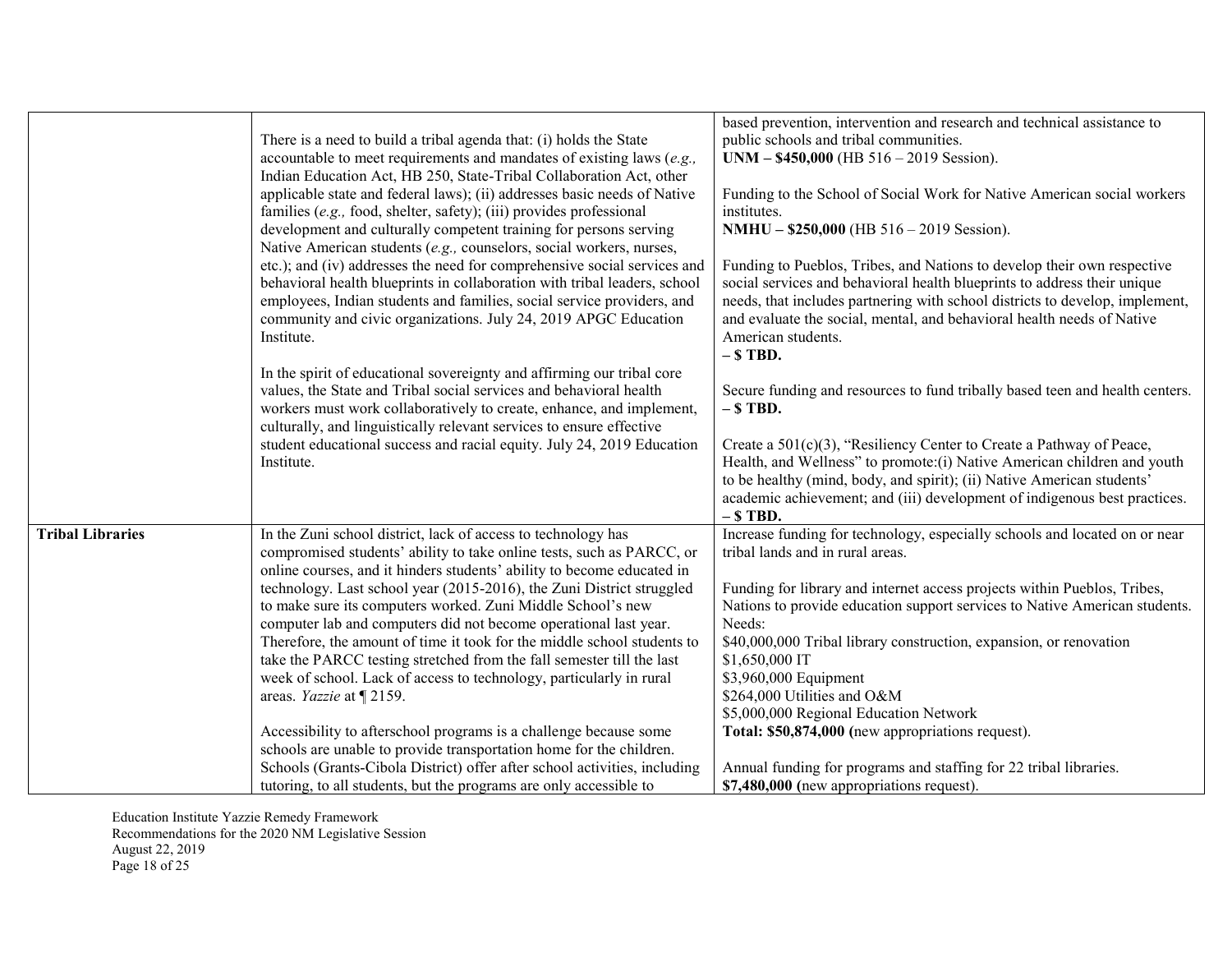|                         | students with personal transportation. Often Native American children    |                                                                                 |
|-------------------------|--------------------------------------------------------------------------|---------------------------------------------------------------------------------|
|                         | who live on the reservation lack access to these programs because they   | Funding for infrastructure development by tribal libraries to establish tribal- |
|                         | have to find personal transportation. Yazzie at ¶ 198-199.               | based after school and summer school programs to ensure Native Students         |
|                         |                                                                          | have access to extended learning time and support, including K-12, credit       |
|                         |                                                                          | recovery, and internship programs.                                              |
|                         | There are no academic-based afterschool programs for elementary          | Tribal Libraries $-$ \$38 million (HB $670 - 2019$ Session).                    |
|                         | students in the Zuni District. Yazzie at ¶ 207.                          |                                                                                 |
|                         |                                                                          | Policy recommendations: Align Education Department with library,                |
|                         | Low income students have fewer educational opportunities such as         | childcare, language program, higher education colleges and technical            |
|                         | preschool programs, summer programs and tutoring. Yazzie at 1212.        | schools.                                                                        |
|                         |                                                                          | • Adequate funding for libraries is needed                                      |
|                         | Tribal libraries are community support systems that provide essential    | • Annual funding for programs and staffing                                      |
|                         | cultural learning, resources and services that prepare students for      | • Building of Regional Education IT Networks                                    |
|                         | college, career, and life. July 24, 2019 Education Institute.            | • Development of Tribal Libraries Program                                       |
|                         |                                                                          | • Build Capacity - Growing Our Own                                              |
|                         | Tribal libraries are essential to our communities and serve as an        | • Building Library Cooperatives                                                 |
|                         | important resource for language instruction, preservation efforts, and   | • Develop MOUs between Pueblos and Schools to assess challenges and             |
|                         | repositories of important historical documents for Pueblo community's    |                                                                                 |
|                         | access for knowledge transfer. July 24, 2019 Education Institute.        | develop strategies to support and assist students through library resources,    |
|                         |                                                                          | programs, and services.                                                         |
|                         |                                                                          | Program recommendations: Develop a Tribal Libraries Architectural               |
|                         |                                                                          | Program that can be utilized in all tribal communities. This program will       |
|                         |                                                                          |                                                                                 |
|                         |                                                                          | provide direction to communities for the improvement or creation of Tribal      |
|                         |                                                                          | Libraries. It will include information on the following:                        |
|                         |                                                                          | • Construction estimates for new construction, renovation or expansions         |
|                         |                                                                          | • LEED sustainable requirements                                                 |
|                         |                                                                          | • Construction types                                                            |
|                         |                                                                          | • Staffing recommendations                                                      |
|                         |                                                                          | • Program recommendations                                                       |
|                         |                                                                          | $\cdot$ IT Information & set up                                                 |
|                         |                                                                          | • Library equipment                                                             |
|                         |                                                                          | • Utilities and O&M                                                             |
|                         |                                                                          | • Funding options                                                               |
| <b>Higher Education</b> | The goal of the Public Education Department is to make students          | Establish an American Indian Education Institute to improve American            |
|                         | college and career ready. Students need to be able to leave their public | Indian education student recruitment and retention.                             |
|                         | school education ready for either post-secondary education or the        | $UNM - $500,000$ (HB $516 - 2019$ Session).                                     |
|                         | training to pursue a career. Students need to leave public schools       |                                                                                 |
|                         | college and career ready. Yazzie at ¶ 644-646.                           | Funding to support the American Indian leadership doctoral cohort.              |

Education Institute Yazzie Remedy Framework Recommendations for the 2020 NM Legislative Session August 22, 2019 Page 19 of 25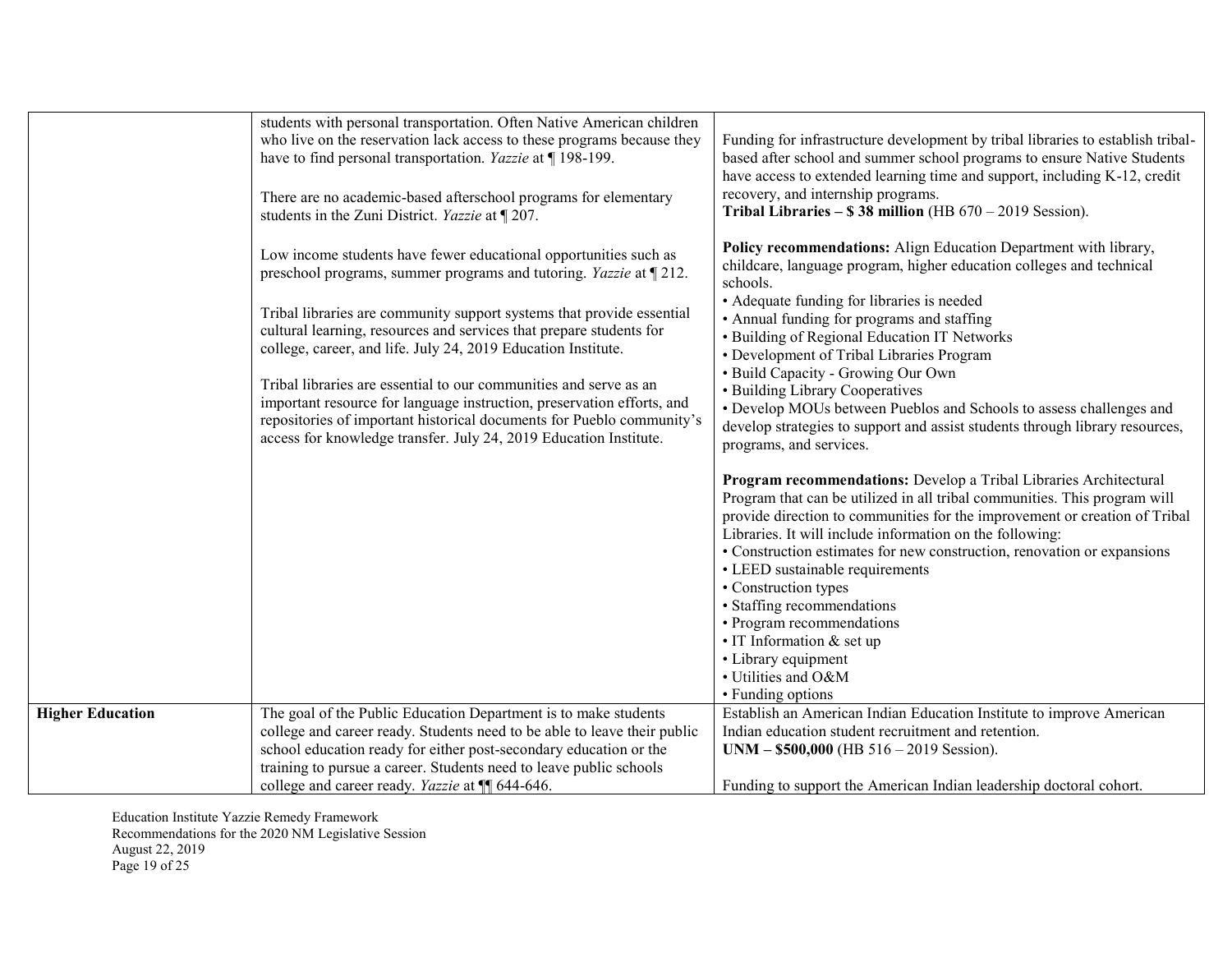|                                                                                                                                    | $UNM - $450,000$ (HB 516).                                                                                                                                 |
|------------------------------------------------------------------------------------------------------------------------------------|------------------------------------------------------------------------------------------------------------------------------------------------------------|
| Native American students enrolled in public schools are not receiving                                                              |                                                                                                                                                            |
| adequate academic engagement, rigor, and the necessary for them to<br>experience the same levels of success as non-Native American | Funding to American Indian Student Services for: student recruitment and<br>retention; summer bridge programs; academic, cultural, and financial           |
| students; and the public school curriculum and staffing do not reflect                                                             | advisement.                                                                                                                                                |
| Native American student culture and identity. As a result, Native                                                                  | $UNM - $946,230$ (HB $516 - 2019$ Session).                                                                                                                |
| American students who graduate from a public high school in New                                                                    |                                                                                                                                                            |
| Mexico and enter a post-secondary institution are in great need of                                                                 | Funding for American Indian Student Support Services, to provide student                                                                                   |
| remediation courses and linguistic support; and, similarly, Native                                                                 | support, academic and financial advisement, and student retention and                                                                                      |
| American students who enter the workforce often lack writing, public<br>speaking and computation skills. Yazzie at $\P$ 667.       | internships.<br>NMHU - \$250,000 (HB 516 - 2019 Session).                                                                                                  |
|                                                                                                                                    |                                                                                                                                                            |
|                                                                                                                                    | Funding for the College of Education's American Indian programs.                                                                                           |
|                                                                                                                                    | $NMSU - $250,000$ (HB $516 - 2019$ Session).                                                                                                               |
|                                                                                                                                    |                                                                                                                                                            |
|                                                                                                                                    | Legislative initiatives and appropriations to fund an innovative College                                                                                   |
|                                                                                                                                    | Readiness program designed for Native American students.<br>College Horizons - \$ TBD.                                                                     |
|                                                                                                                                    |                                                                                                                                                            |
|                                                                                                                                    | Legislative initiatives and appropriations to fund an innovative Career                                                                                    |
|                                                                                                                                    | Readiness programs designed for Native American students.                                                                                                  |
|                                                                                                                                    | The Leadership Institute - \$ TBD.                                                                                                                         |
|                                                                                                                                    | <b>Recommendations: General</b>                                                                                                                            |
|                                                                                                                                    | • Provide funding for tribal higher education directors to develop,                                                                                        |
|                                                                                                                                    | implement, and maintain/sustain reliable Internet access to technology for                                                                                 |
|                                                                                                                                    | on-line applications, study aids, and navigational tools.                                                                                                  |
|                                                                                                                                    |                                                                                                                                                            |
|                                                                                                                                    | • Provide recurring funding for school districts to build the capacity of fully<br>certified teachers from each of the nineteen Pueblo Nations in the core |
|                                                                                                                                    | curriculum (math, science, language arts, social studies, health, and                                                                                      |
|                                                                                                                                    | physical education).                                                                                                                                       |
|                                                                                                                                    |                                                                                                                                                            |
|                                                                                                                                    | • Provide recurring funding to build an infrastructure that supports each                                                                                  |
|                                                                                                                                    | Pueblo Nation's comprehensive education plan.                                                                                                              |
|                                                                                                                                    |                                                                                                                                                            |

Education Institute Yazzie Remedy Framework Recommendations for the 2020 NM Legislative Session August 22, 2019 Page 20 of 25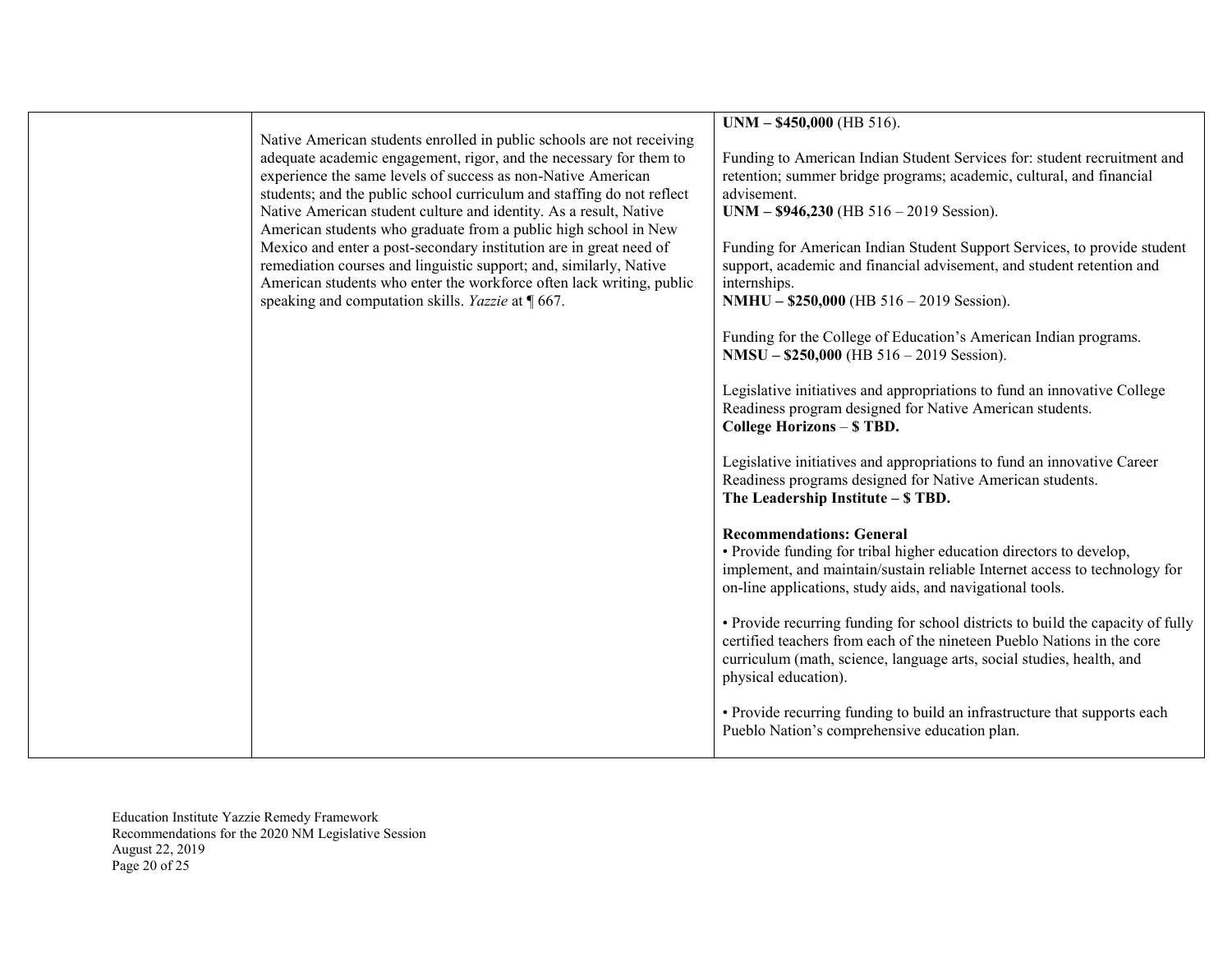| • Providing funding for each Pueblo Nation to develop a profile that draws<br>on their community cultural wealth/capital as a means for cultivating strong<br>leaders and cultural sovereignty.                                                                                                                                                                                                                                                                                                                                                                                                                                                                                                                                                                                                         |
|---------------------------------------------------------------------------------------------------------------------------------------------------------------------------------------------------------------------------------------------------------------------------------------------------------------------------------------------------------------------------------------------------------------------------------------------------------------------------------------------------------------------------------------------------------------------------------------------------------------------------------------------------------------------------------------------------------------------------------------------------------------------------------------------------------|
| <b>Recommendations: Professional Development Level</b><br>• Provide Fellowships specific to the certification process for the<br>development of tribal professionals. The fellowships will address the<br>community's desire to secure quality, reliable, and professional teachers,<br>tribal leaders, and other types of professionals. Fellowships can include but<br>are not limited to, post-graduate programs and opportunities for incurring<br>costs of becoming certified professionals like architects, designers,<br>engineers, nurses, accountants, lawyers.                                                                                                                                                                                                                                |
| • Support a process for pueblo professionals that will entail the<br>development and management of pool of professional pueblo employees.<br>For example, the pueblos can begin to design, implement, and manage a<br>pueblo-specific bar exam so pueblo lawyers will have the benefit of<br>studying and practicing pueblo law and protocols. Another example is<br>creating pueblo professional licensure programs for teachers, nurses,<br>architects, etc. that meet the standards of the pueblos. It would be another<br>way to assert local economic development.                                                                                                                                                                                                                                 |
| • Support a college preparation program development linked to career<br>readiness, whereby, students who go through this program will learn life<br>skills to survive the college and professional systems. This program will<br>include: development of resources for early childhood, K-12, post-<br>secondary, and post-graduation from the university or vocational and<br>technical trade schools; creating liaison positions to foster relationship<br>building between the pueblo communities and schools; cultivating a sense<br>of community; increasing native networking; and, training the people to<br>work with pueblo people and families. This would also be inclusive of the<br>urban Indian students who should not be forgotten when it comes to<br>ensuring native student success. |
| • Develop cultural relevancy training of native and non-native professionals<br>so they are respectful when they interact with the community members.<br>This type of training includes experiences where teachers are coming from<br>other places, so they should know the legal, historical, and cultural                                                                                                                                                                                                                                                                                                                                                                                                                                                                                             |

Education Institute Yazzie Remedy Framework Recommendations for the 2020 NM Legislative Session August 22, 2019 Page 21 of 25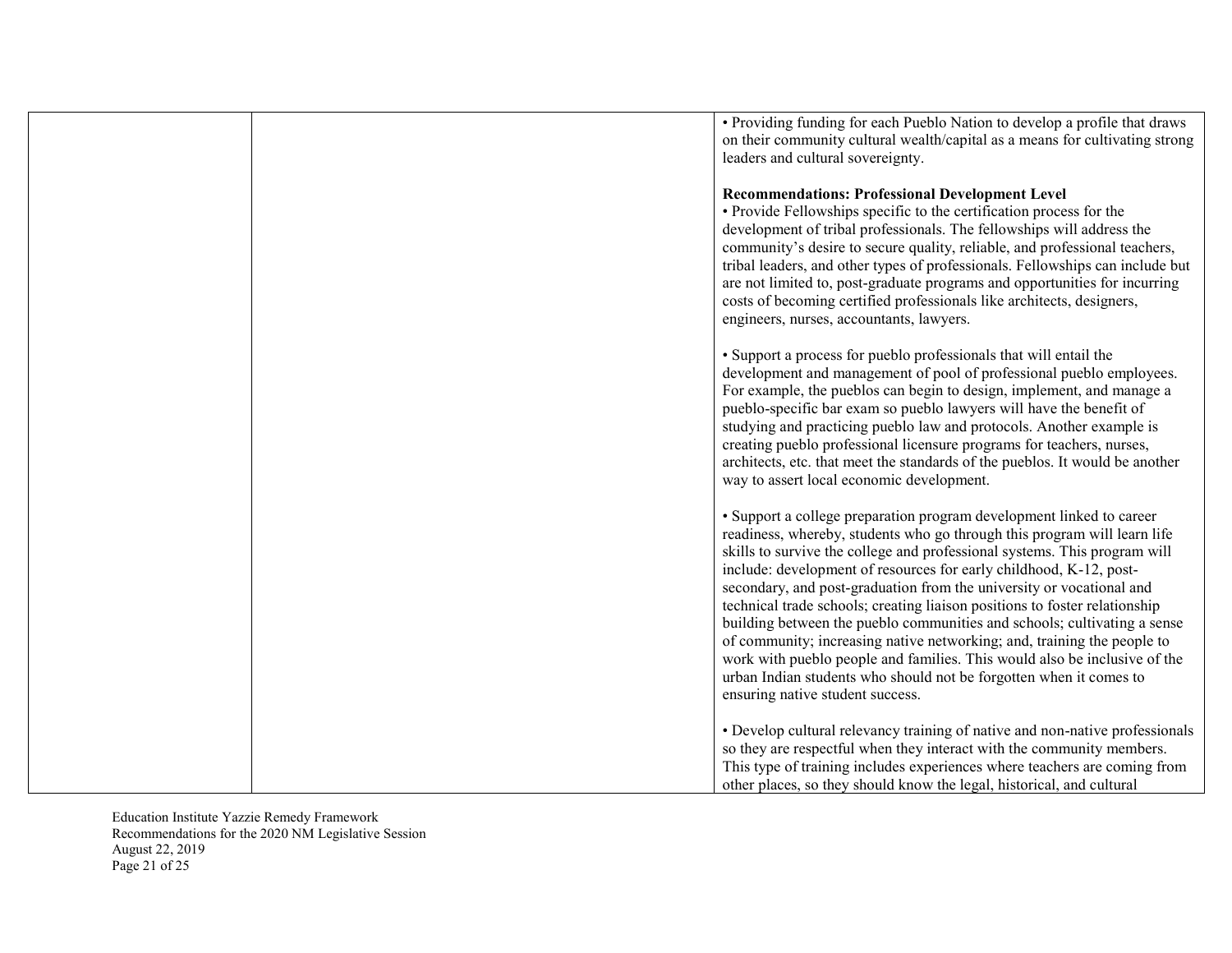| background of the respective pueblo community. It is essential to know and<br>learn the context of the place and people.                                                                                                                                                                                                                                                                                                                                                                                                                                                                                                                                                                                                                                                                                                    |
|-----------------------------------------------------------------------------------------------------------------------------------------------------------------------------------------------------------------------------------------------------------------------------------------------------------------------------------------------------------------------------------------------------------------------------------------------------------------------------------------------------------------------------------------------------------------------------------------------------------------------------------------------------------------------------------------------------------------------------------------------------------------------------------------------------------------------------|
| • Create a tribal "Angie's List" clearinghouse that will provide information<br>and collect profiles of people with skills that the community can reference<br>for cultural and professional services and contract work. The clearinghouse<br>will also have like a master contact list similar to what the Indian Pueblo<br>Cultural Center uses to share information about the 19 pueblo government<br>leaders. Moreover, the clearinghouse can be accessible to pueblos only to<br>find the internships/fellowships/certification programs. For example, the<br>pueblos are always in need of many services.                                                                                                                                                                                                             |
| • Build on existing partnerships and determine where gaps in partnerships<br>to establish professional development opportunities. This entails working<br>with the state, federal, pueblo, non-profit, profit, philanthropy, and<br>universities.                                                                                                                                                                                                                                                                                                                                                                                                                                                                                                                                                                           |
| • Foster the support of vocational and technical programs. The type of trade<br>jobs that are needed within the pueblo will be determined by leadership in<br>collaboration with the community. One of the biggest challenges that<br>pueblo governments encounter is tribal people leaving the reservation for<br>higher-paying, urban jobs. The pursuit of vocational and technical<br>programs that the pueblo identifies as priorities should be supported by<br>scholarships. For example, there are aging tribal facilities in the community<br>that need to be replaced with newly constructed buildings, what workforce<br>does the pueblo have in place to accomplish this? Alarmingly, the<br>vocational and technical programs are grossly underfunded by the state, and<br>it should be adequately funded more. |
| • Reinstate the Employment Assistance program. Part of this program<br>would require the development of adequate pueblo Human Resources<br>Department model that has a good understanding of where to put people to<br>work in the community. It is crucial to hire the right people for the right<br>jobs.                                                                                                                                                                                                                                                                                                                                                                                                                                                                                                                 |
| • Create "maker-spaces" that can support traditional artists in Pueblo<br>communities. As part of the maker space, trainings and workshops to learn<br>about financial literacy, start-up businesses, sustaining oneself and their                                                                                                                                                                                                                                                                                                                                                                                                                                                                                                                                                                                          |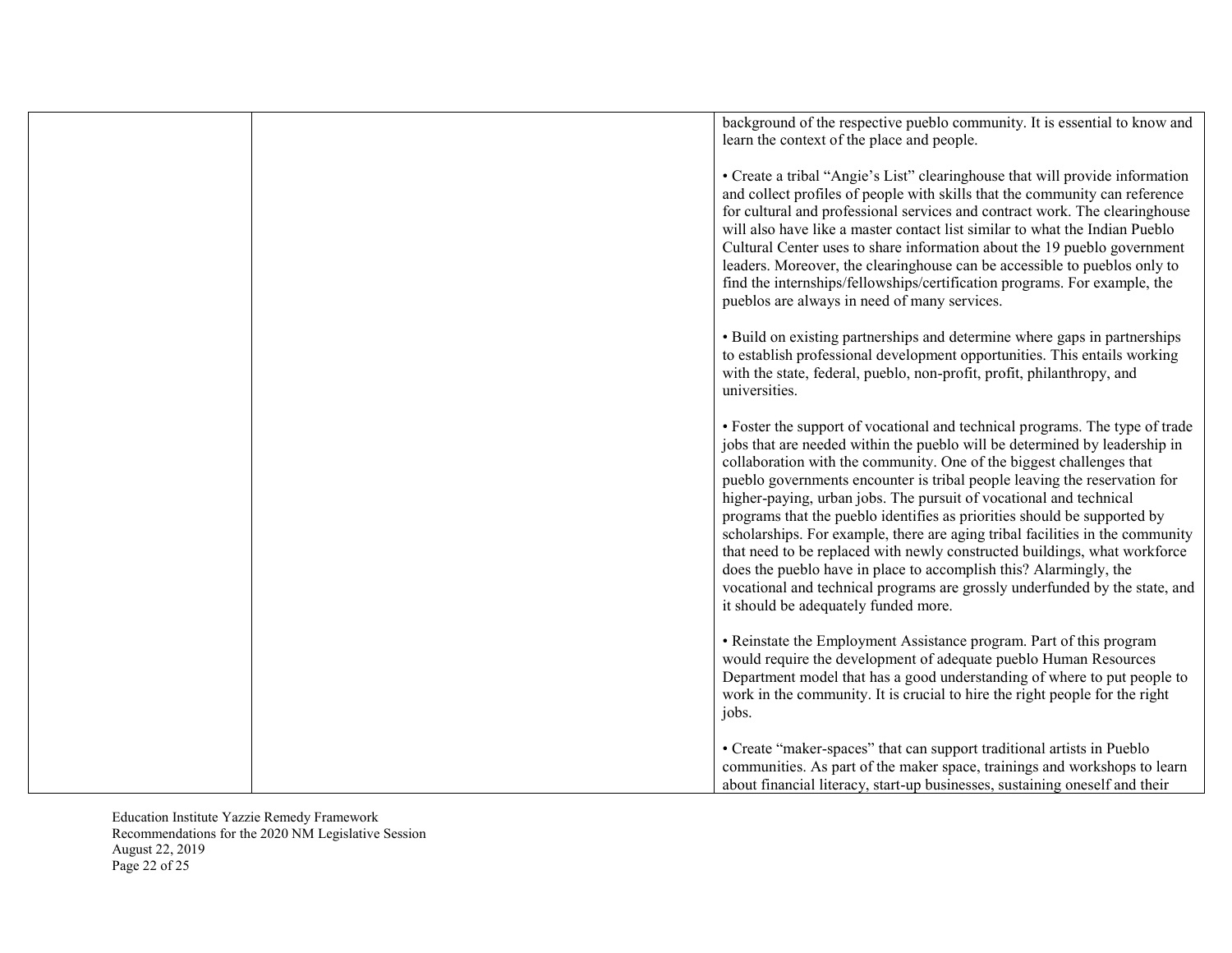| family, and usage of facilities to expand their businesses. The maker space<br>is an indispensable recommendation because the artists in the community<br>are providing cultural services that allow for the continuation of pueblo<br>cultures, ceremonies, languages, and traditions. (related to section B10)                                                                                                                                                                                                                                                                                                                                                                                                                                                                                                                                                                                                                                                                                                                                              |
|---------------------------------------------------------------------------------------------------------------------------------------------------------------------------------------------------------------------------------------------------------------------------------------------------------------------------------------------------------------------------------------------------------------------------------------------------------------------------------------------------------------------------------------------------------------------------------------------------------------------------------------------------------------------------------------------------------------------------------------------------------------------------------------------------------------------------------------------------------------------------------------------------------------------------------------------------------------------------------------------------------------------------------------------------------------|
| • Increase Pueblo faculty at all universities, including community colleges<br>and tribal colleges. In order to provide opportunities for pueblo scholarship<br>and research allowable for credit toward one's degree requirements. The<br>increase of pueblo faculty at higher education institutions will also mean<br>greater understanding and advocacy for pueblo students who have periodic<br>ceremonial obligations to return home during crucial points in the semester<br>like mid-terms and finals. Many non-pueblo faculty members at any<br>university do not recognize the cultural barriers of the pueblo communities<br>as necessary. The pueblo leadership needs to direct what's essential to the<br>university because there is no pueblo representation at the levels of the<br>university presidents' offices, state cabinet, and University Regents'.<br>Hence, it is imperative to explicitly define what is meant regarding<br>collaboration because there is a lack of accountability and implementation<br>infrastructure in place. |
| · Develop a pueblo language/ knowledge/ wisdom certification. As there<br>are pueblo cultural bearers who hold an exclusive responsibility to keep the<br>cultures, languages, and traditions thriving, a seal on individual resumes<br>would identify their competence. The seal on the pueblo resumes will<br>indicate that the person has undergone pueblo-specific training and learning<br>about the history, cultural protocols, and language immersion of their<br>respective communities to perform work in the right way. Performance of<br>the work would be graded using pueblo assessment tools and frameworks<br>that would be developed internally.                                                                                                                                                                                                                                                                                                                                                                                             |
| <b>Recommendations: University Level</b><br>• Provide funding for Student Support programs that will build capacity and<br>diversity their approach to impacting the retention rate of incoming and<br>ongoing students. Such finding will assist in building a more<br>comprehensive approach to services than currently exist.<br>a. Remedies include:                                                                                                                                                                                                                                                                                                                                                                                                                                                                                                                                                                                                                                                                                                      |

Education Institute Yazzie Remedy Framework Recommendations for the 2020 NM Legislative Session August 22, 2019 Page 23 of 25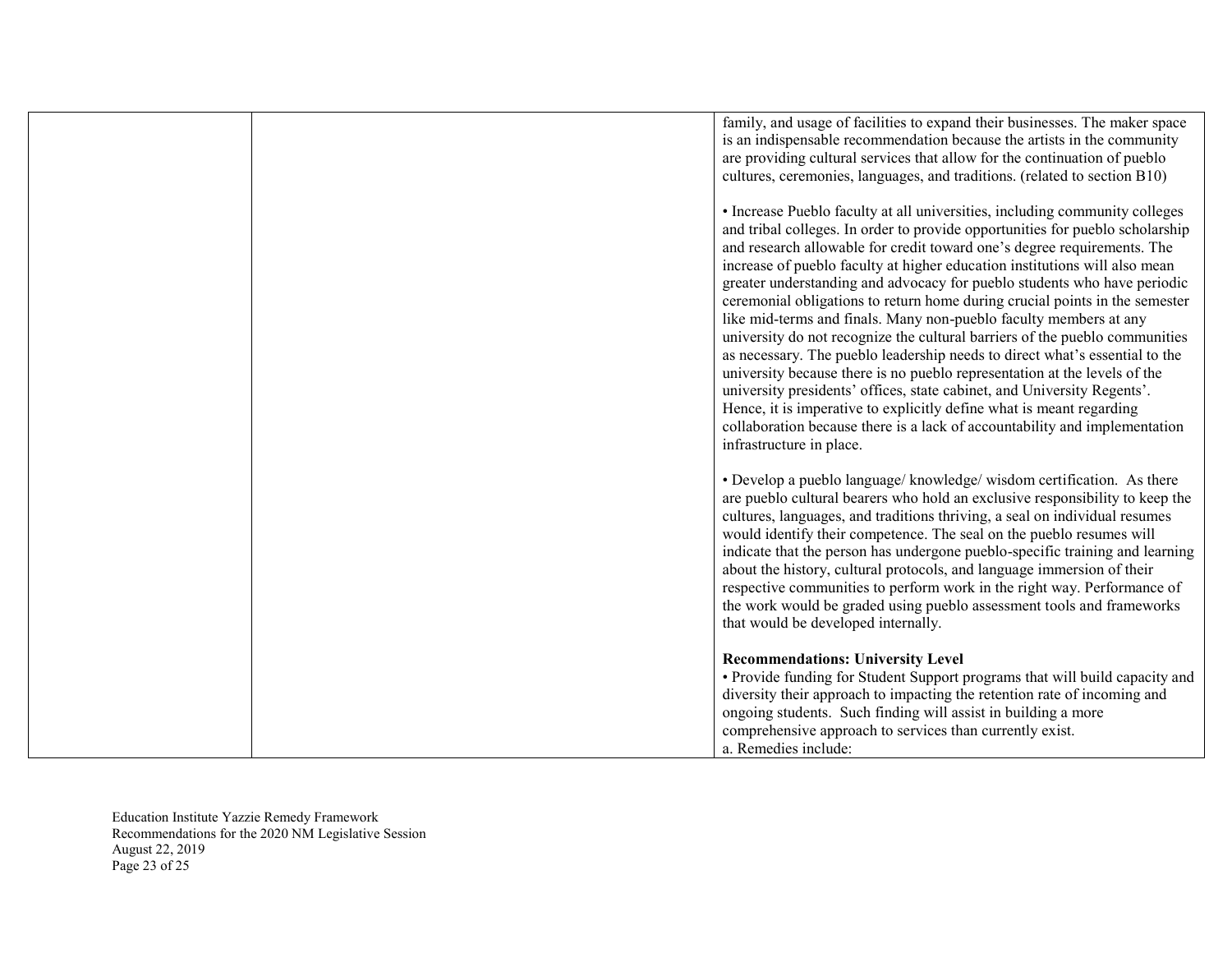| i. funding for targeted recruitment among tribal and urban native youth that<br>match career paths and opportunities for professional growth and<br>development.<br>ii. funding for tutoring services that are more directed than remediation by<br>placing advanced efforts that match student needs.<br>iii. funding to support peer engagement, especially among students in the<br>same degree programs as well as faculty to student mentorship.<br>iv. funding to create workforce development advisement for students that<br>are not interested in getting traditional higher degrees.<br>v. funding for financial advisement that create opportunities for workstudy,<br>tribal internships and research participation. Wean dependency away from<br>federal and tribal sources and allow state funding to provide more funding<br>for students.                                                                                                                                                                      |
|--------------------------------------------------------------------------------------------------------------------------------------------------------------------------------------------------------------------------------------------------------------------------------------------------------------------------------------------------------------------------------------------------------------------------------------------------------------------------------------------------------------------------------------------------------------------------------------------------------------------------------------------------------------------------------------------------------------------------------------------------------------------------------------------------------------------------------------------------------------------------------------------------------------------------------------------------------------------------------------------------------------------------------|
| • Provide funding for Universities to build and maintain Native American<br>Centers These Centers are critical for developing places that welcome<br>and support native programs on campus. Quality facilities will be used for<br>meetings where students, academic programs and tribal communities can<br>meet and engage. The Center staff will be the first point-of-engagement for<br>anyone visiting the campus and wanting to get directed to other programs<br>and opportunities. They would be information hubs and spaces will be<br>used for providing tribal leaders places to meet other officials,<br>administrators, students and community members. The Center will be<br>designed and constructed in a style that is culturally informed and provide<br>regional identities for the native students and faculty. The Center will also<br>house materials important for guests to understand and showcase the role of<br>native people in the evolution, growth and development of the respective<br>campuses. |
| • Provide funding at commensurate levels for the 11 existing University<br>institutes as already outlined in HB 516. Tie the justifications into the<br>University vision in a manner that gives credibility to "community engaged<br>scholarship." Specifically, provide academic resources for supporting<br>interdisciplinary degrees and programs that model real-world technical<br>assistance at the local tribal level. This includes interdisciplinary PhD<br>programs (modelled after the ASU Pueblo Indian PhD Cohort program)<br>and community based teaching studios that support student engagement<br>across Schools and departments. Assure that the funding is committed to                                                                                                                                                                                                                                                                                                                                    |